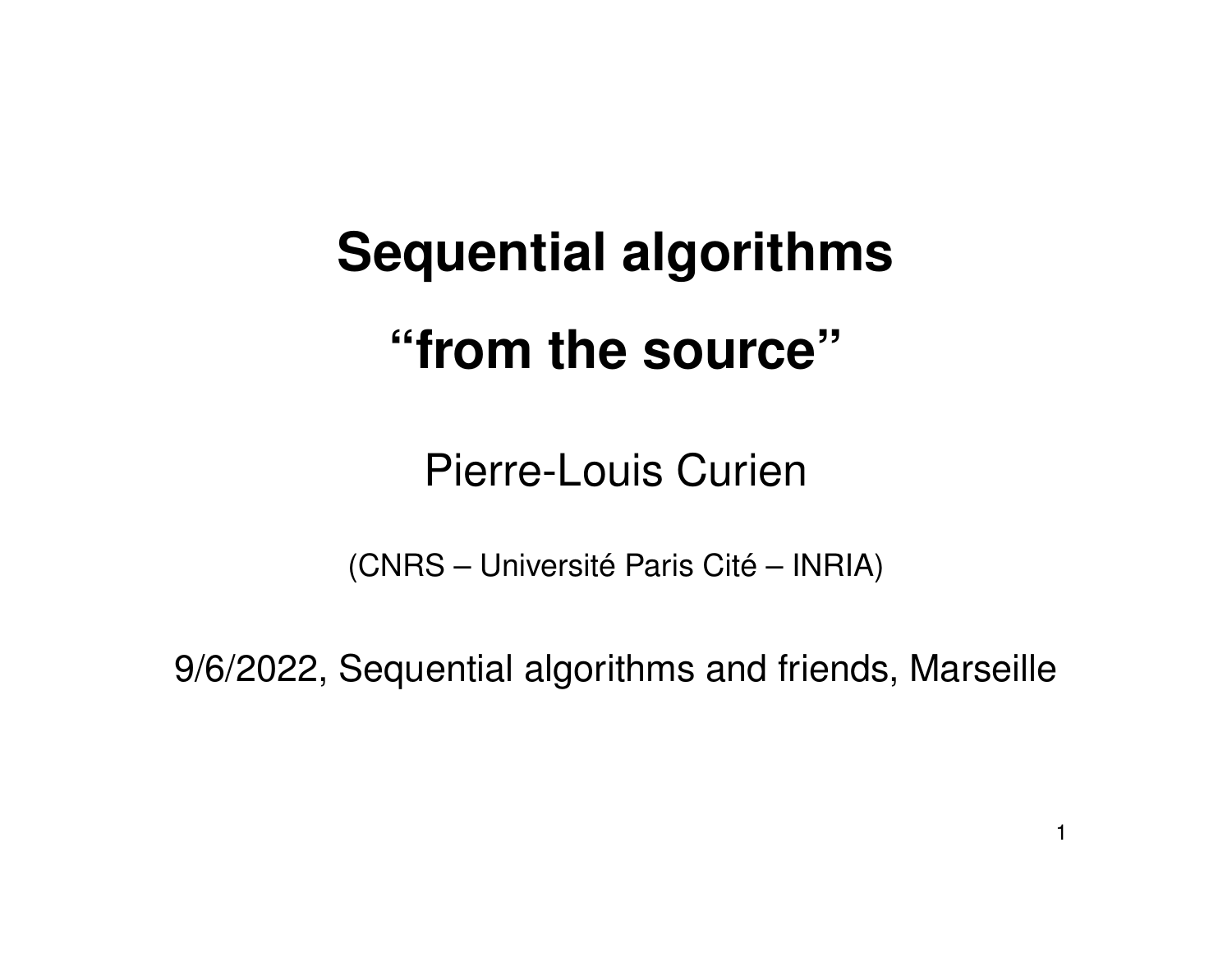# **Prologue : denotational and operational semantics**

Given a a (piece of) typed program  $M$  written in some programming language, we want to understand its meaning.

- The denotational approach associates some mathematical structure to the type of M, and a suitable morphism  $[[M]]$  to M. [Typically, continuous functions between complete partial orders (cpo's) (Scott).]
- The operational approach specifies formal rules of execution (a machine, a rewriting system,. . .) leading to observable results, which one can see as experiments.
- The two approaches induce each a notion of equivalence :

$$
M =_{den} N \quad \text{iff} \quad [M] = [N]
$$
  

$$
M =_{op} N \quad \text{iff there is no observation context } C[] \text{ s.t. } \begin{cases} C[M] \rightarrow^* v \\ C[N] \rightarrow^* w \\ \text{and } v \neq w \end{cases}
$$

When these two equalities are the same, the (denotational) model is called fully abstract (FA).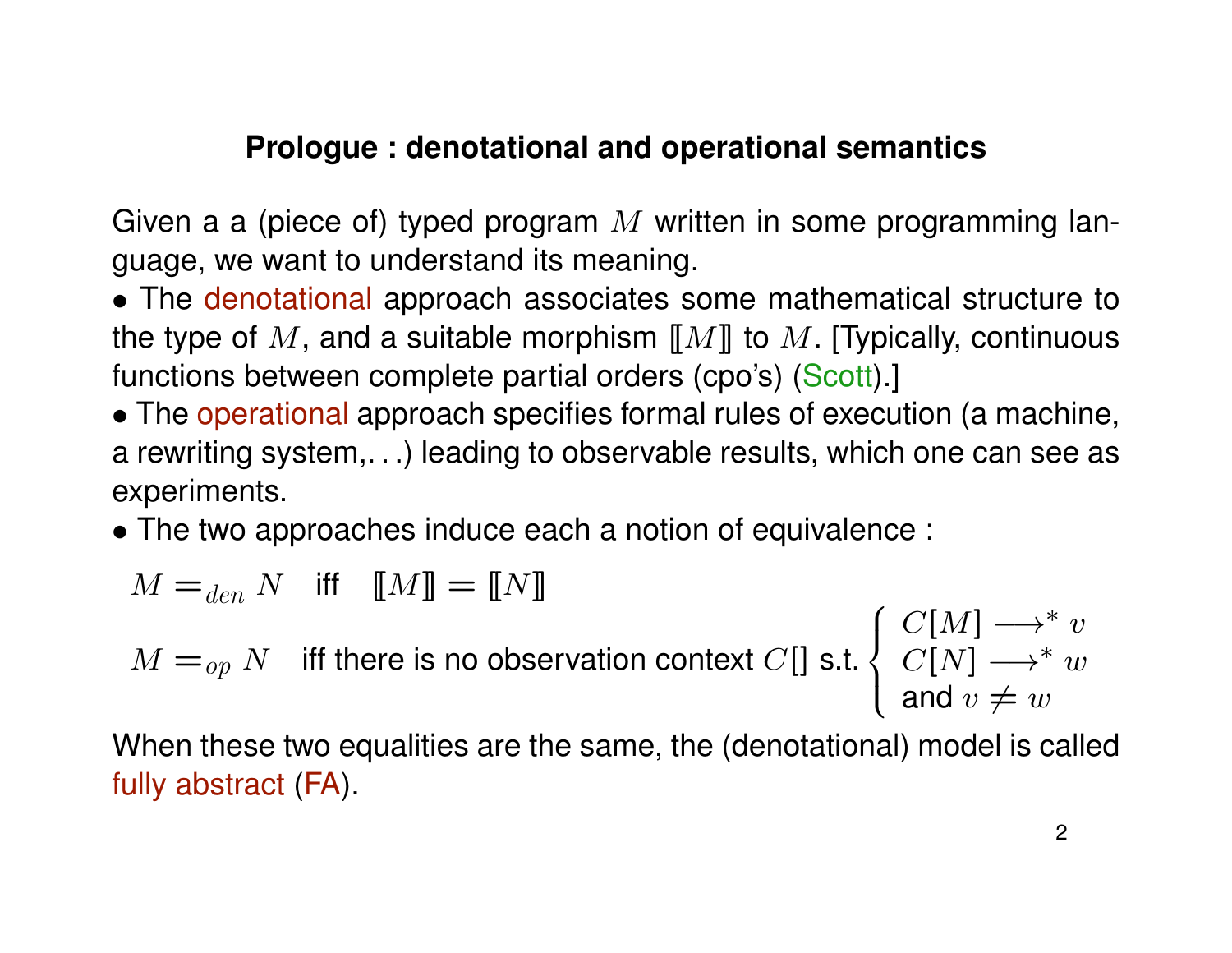# **A few dates**

• Triggered by the full abstraction problem for PCF (a typed  $\lambda$ -calculus with arithmetical functions, conditionals and recursion), and building on Kahn-Plotkin's notion of sequential functions between (domains generated by) concrete data structures (called information matrices in their original work), Berry and Curien proposed a cartesian closed category of

sequential algorithms (1979) (SA in the sequel)

(first category in denotational semantics with morphisms that were not (presented as) functions, but programs of some sort).

• This led to the design of the programming language CDS (early 1980's : Berry, Curien, Devin, Ressouche, Montagnac). The development of this language did not survive the 1980's...

• The model SA was shown not to be amenable to a FA model of PCF. Counter-examples to definability were exhibited in my Thèse d'Etat (1983).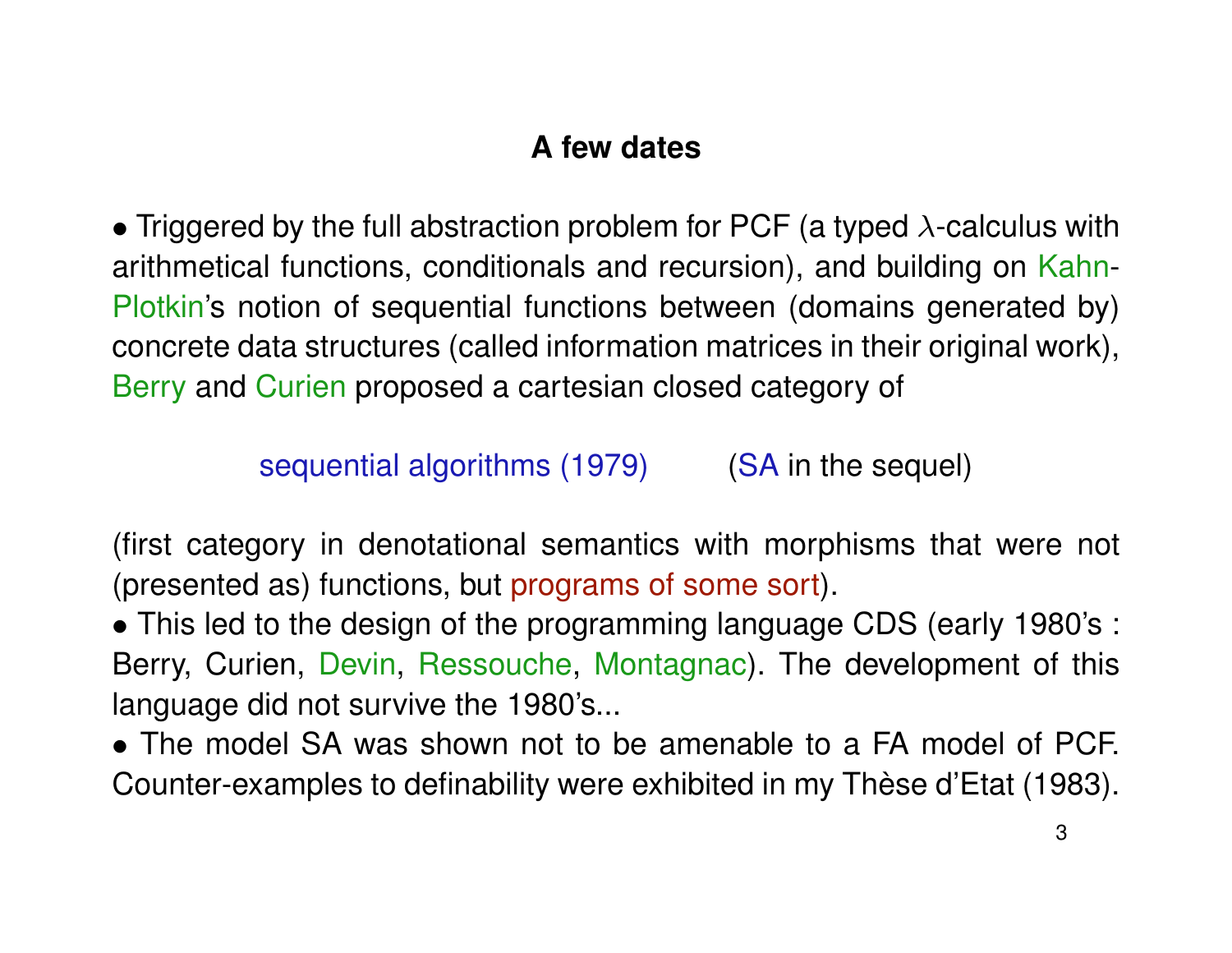# **From** *por* **to** *Gustave* **... and Condorcet**

The path to sequentiality went through "narrowing down" steps :

• Scott continuous functions  $f$  (any single piece of the output  $f(x)$  may be computed using a finite part of the input  $x$ , which one can take be minimal). But Scott pointed out the problematic parallel disjunction satisfying

 $por(\bot, T) = T$  por $(T, \bot) = T$ 

which is not definable in PCF. But adding it to the syntax, Plotkin showed that Scott model "becomes" fullly abstract.

 $\bullet$  Gérard Berry "killed" *por* by introducing stable functions (for a fixed  $x$  and a fixed piece of  $f(x)$ , such a minimal input is unique, and thus minimum). But he noticed the problematic character of the function  $Gustave$  satisfying

 $Gustave(T, F, \perp) = T$   $Gustave(F, \perp, T) = T$   $Gustave(\perp, T, F) = T$ 

(Coquand suggested that Gustave function had to do with the Condorcet voting paradox, and indeed, Huet exhibited the connection in an hilarious talk of 2011 to be found at http://gallium.inria.fr/~huet/ PUBLIC/GGJJ.pdf, where he also explains the name Gustave...)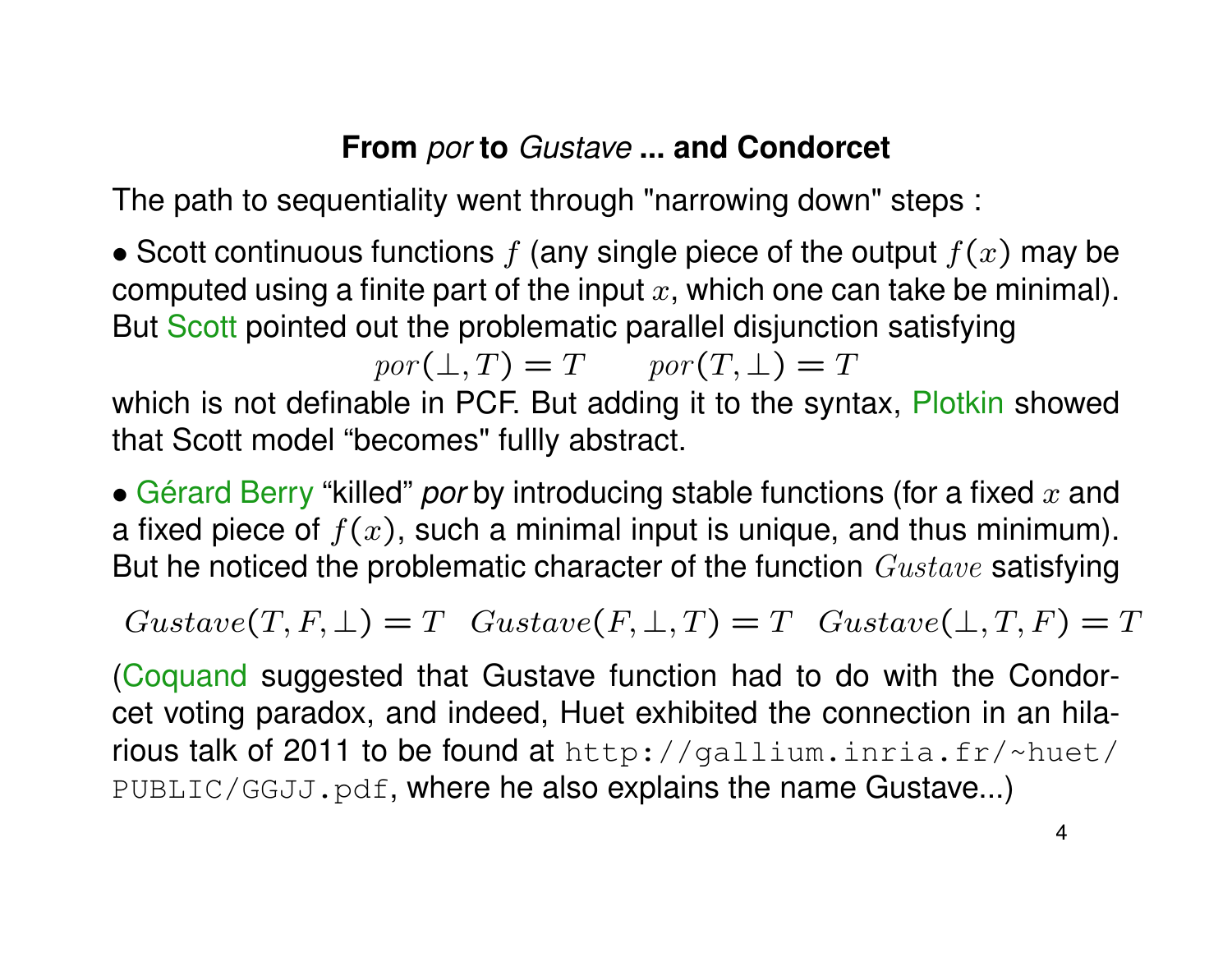# **Another path : strong stability**

• The problem with  $Gustave$  is that it is not sequential. For  $B_{\perp} = {\perp, T, F}$ , a function  $f:\mathbf{B}_{\bot}^n\to\mathbf{B}_{\bot}$  is called sequential (at  $(\bot,\ldots,\bot\overline{)}$  if  $f(\bot,\ldots,\bot) = \bot$  and  $\exists (x_1, \ldots, x_n)$   $f(x_1, \ldots, x_n) \neq \bot$  and  $\exists i \in \{1, \ldots n\} \; \forall (x_1, \ldots, x_n) \; (f(x_1, \ldots, x_n) \neq \bot \Rightarrow x_i \neq \bot)$ 

The  $i$  in the definition is called a sequentiality index.

• The problem with going to a sequential model is that this original (style of) definition by Vuillemin does not carry to higher types. Berry's idea to overcome this was to move from functions to algorithms = pairs of a function and (successive) choices of sequentiality indices.

• In the turn of year 1990, Bucciarelli and Ehrhard came up with a reformulation of Vuillemin's definition, as strongly stable function, which does carry over to higher types. Their model remains a model of functions and turned out to be an extensional collapse of the Berry-Curien model. [While stability = preservation of compatible binary meets, strongly stability = preservation of a judicious collection of finite meets.]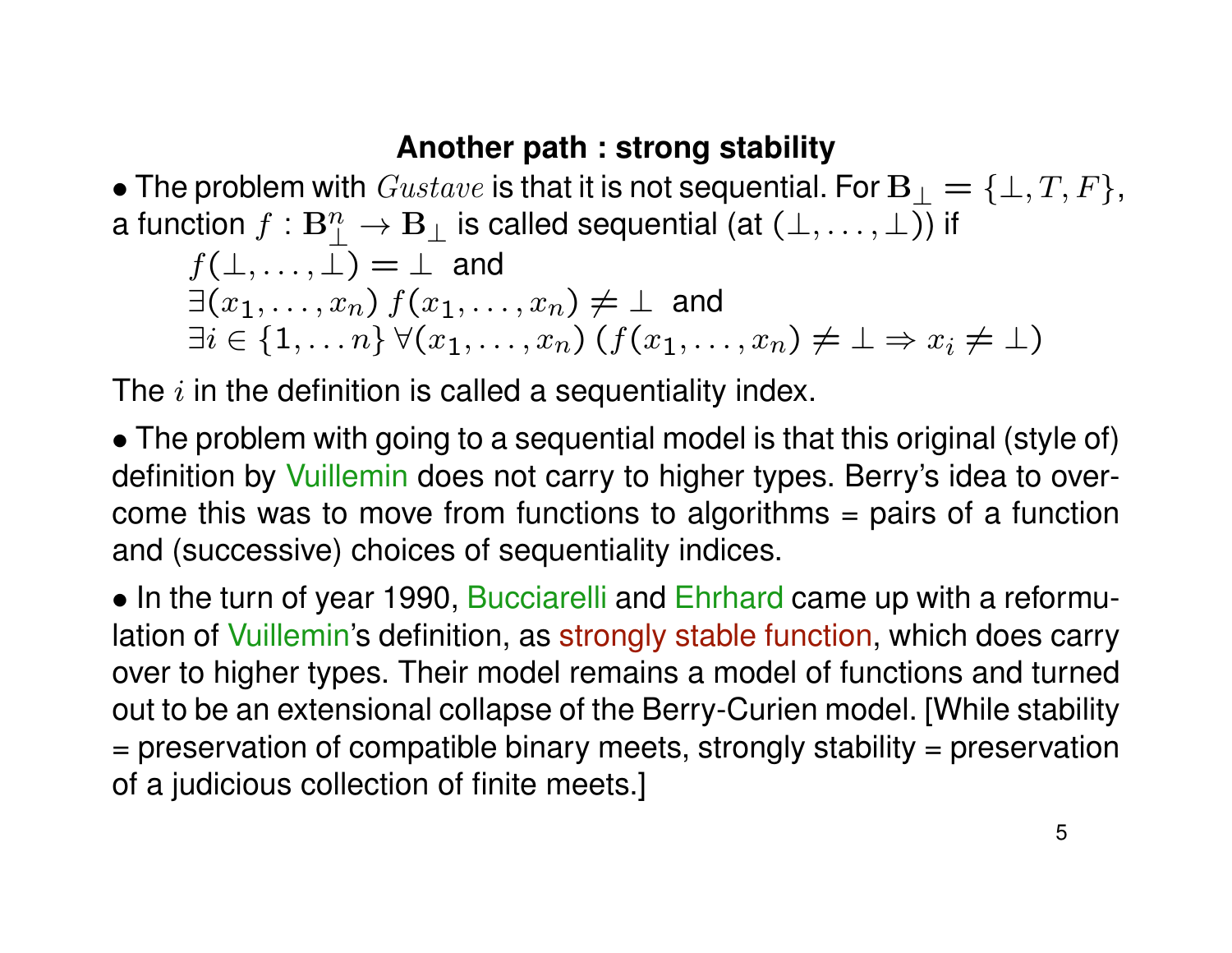# **A few dates : revisitations of sequential algorithms**

- The model SA was shown to be FA for PCF plus a form of control operator (catch) (Curien, Cartwright, Felleisen 1992). As part of this work, SA's were recovered as observably sequential functions.
- The last revisitation was the link with Laird's bistability (Curien 2009) (not covered here).

• In the mean time, the function spaces of SA (for its full subcategory of sequential data structures) was shown to be decomposable as  $S\to S'$   $=$  $(!S) \sim S'$  (Lamarche 1992, Curien 1994). [This so-called Lamarche-Curien exponential is to the one of McCusker (1996) for HO games what the set-based exponential of coherence spaces is to its multiset version.]

• Related works : strong stability, Kleene's unimonotone functions, Longley's sequentially realisable functionals,. . .

• Nice application : sequential algorithms provide the right framework to give a proof of the utlimate obstinacy theorem (Colson 1989), following the lines of David's proof, who had constructed an ad hoc quite "SA"-like setting for this purpose.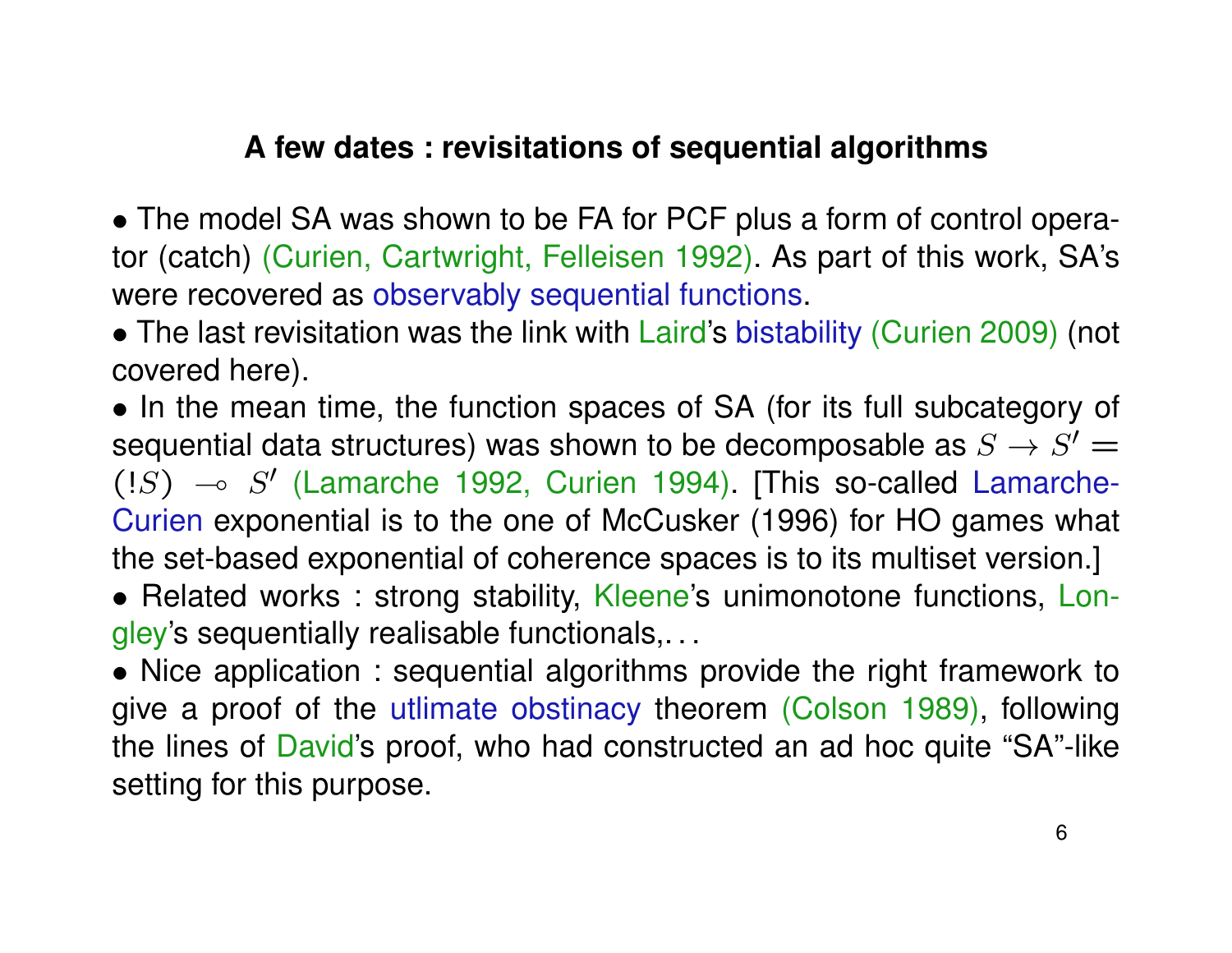## **Concrete data structures**

A concrete data structure (or *cds*)  $\mathbf{M} = (C, V, E, \vdash)$  is given by three sets C, V, and  $E \subseteq C \times V$  of *cells*, *values*, and *events*, and a relation  $\vdash$  between finite parts of  $E$  and elements of  $C$ , called the enabling relation. We write simply  $e_1, \ldots, e_n \vdash c$  for  $\{e_1, \ldots, e_n\} \vdash c$ . A cell c such that  $\vdash c$  is called *initial*.

We ask that "every cell can be filled" :  $\forall c \in C \exists v \in V$   $(c, v) \in E$ .

Proofs of cells  $c$  are sets of events defined recursively as follows : If  $c$ is initial, then it has an empty proof. If  $(c_1, v_1), \ldots, (c_n, v_n) \vdash c$ , and if  $p_1, \ldots, p_n$  are proofs of  $c_1, \ldots, c_n$ , then  $p_1 \cup \{(c_1, v_1)\} \cup \cdots \cup p_n \cup$  $\{(c_n, v_n)\}\)$  is a proof of c.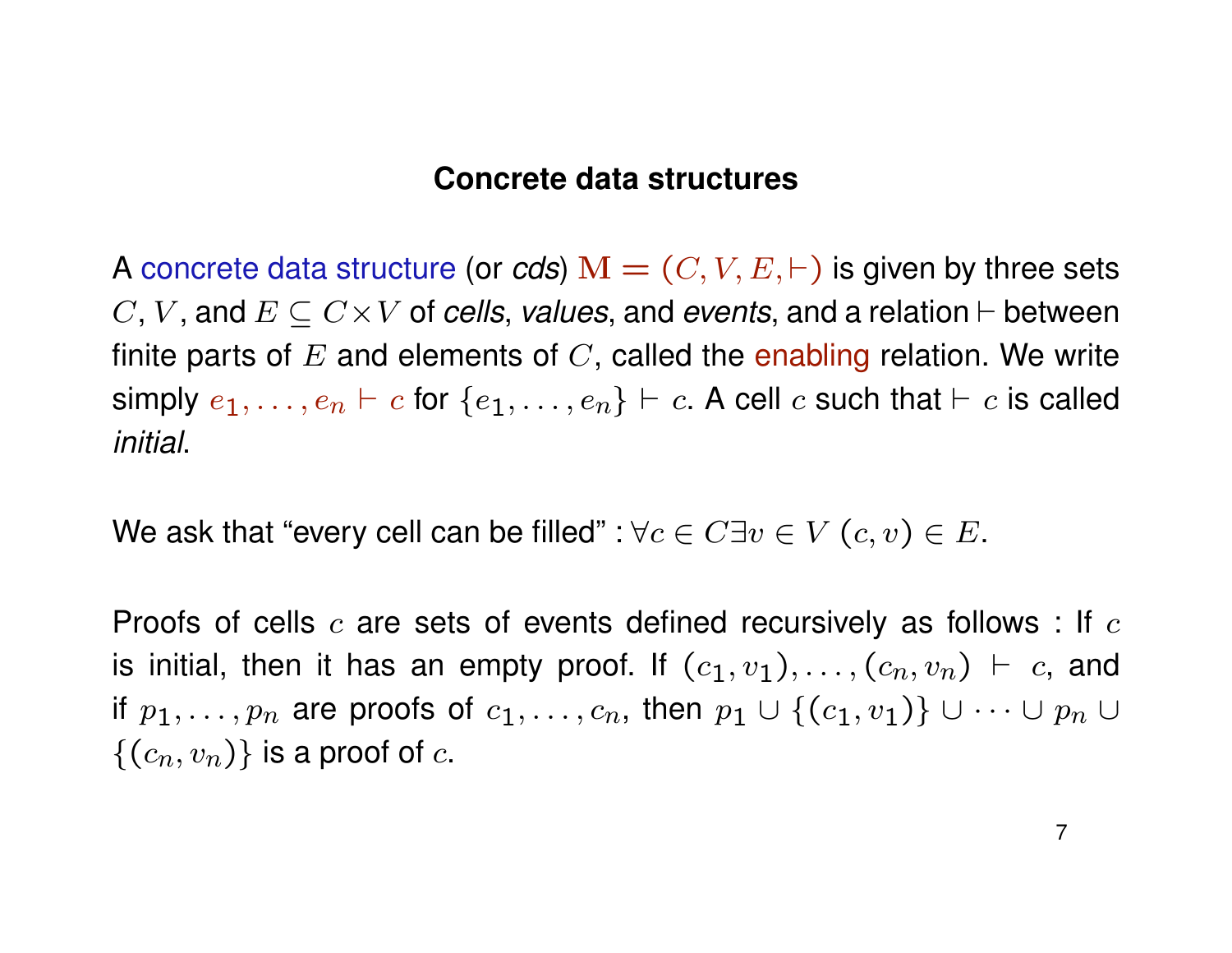## **States (or strategies, in the game semantics terminology)**

A state is a subset x of  $E$  such that :

(1)  $(c, v_1), (c, v_2) \in x \Rightarrow v_1 = v_2.$ 

(2) If  $(c, v) \in x$ , then x contains a proof of c.

The conditions (1) and (2) are called consistency and safety, respectively.

The set of states of a cds M, ordered by set inclusion, is a partial order denoted by  $(D(M), \leq)$  (or  $(D(M), \subseteq)$ ). If D is a partial order isomorphic to  $D(M)$ , we say that M generates D.

 $[D(M)]$  is a Scott domain with additional properties  $\rightarrow$  Kahn-Plotkin's representation theorem.]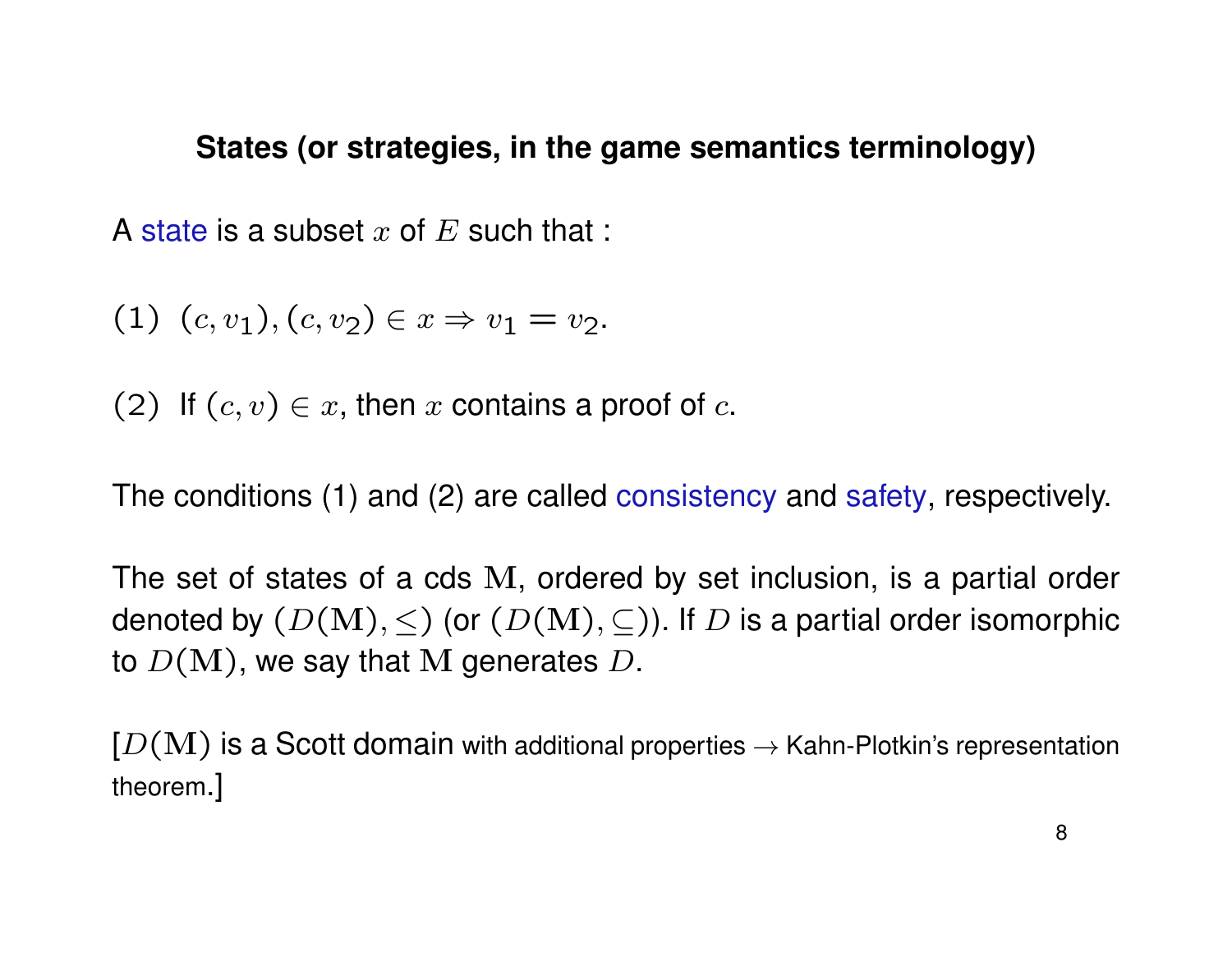#### **Some terminology**

Let x be a set of events of a cds. A cell  $c$  is called :

- filled (with v) in x iff  $(c, v) \in x$ ,
- accessible from  $x$  if it is not filled in  $x$ , but  $x$  contains an enabling of  $c$ ,
- enabled in  $x$  if it is either filled or accessible.

We denote by  $F(x)$ ,  $E(x)$ , and  $A(x)$  the sets of cells which are filled, enabled, and accessible in or from  $x$ , respectively. We write :

 $x \prec_c y$  if  $c \in A(x)$  and  $x \cup \{(c, v)\} = y$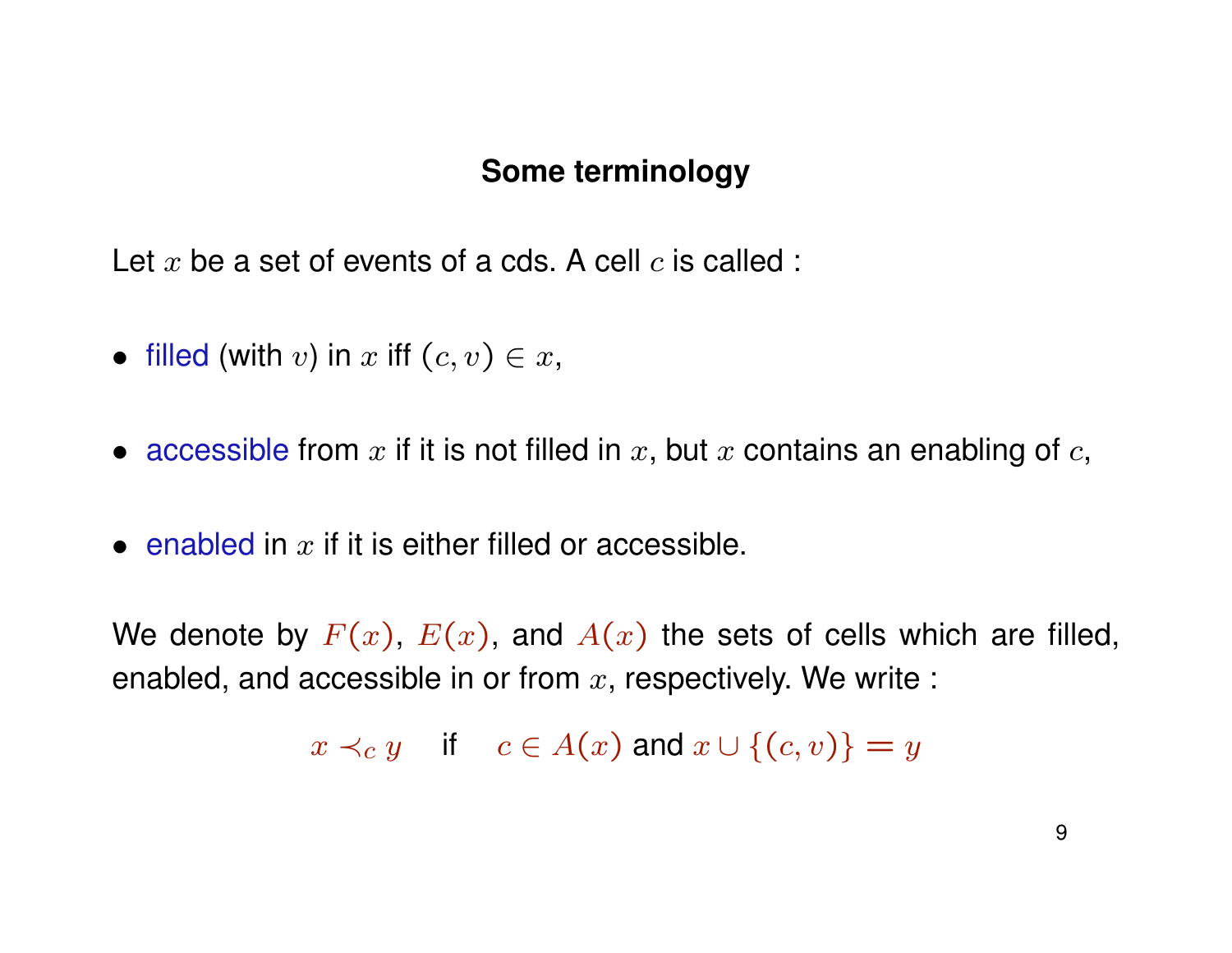# **Some conditions on cds's**

Let  $\mathbf{M} = (C, V, E, \vdash)$  be a cds. We define three properties defining subclasses of cds's

 $(A)$  M is well-founded : no infinite proofs.

Well-foundedness allows us to reformulate the safety condition as a local condition : (2') If  $(c, v) \in x$ , then x contains an enabling  $\{e_1, \ldots, e_n\}$  of c.

 $(B)$  M is stable, *i.e.*, for any state x and any cell  $c$ ,  $c$  has at most one enabling in  $x$ .

 $(C)$  M is filiform. Every enabling contains at most one event.

We shall always assume that M is well-founded (for convenience) and *stable* (essential to make sure that our morphisms induce well-defined domain-theoretic functions). We shall see that the filiform assumption, while not necessary, allows us to simplify matters greatly.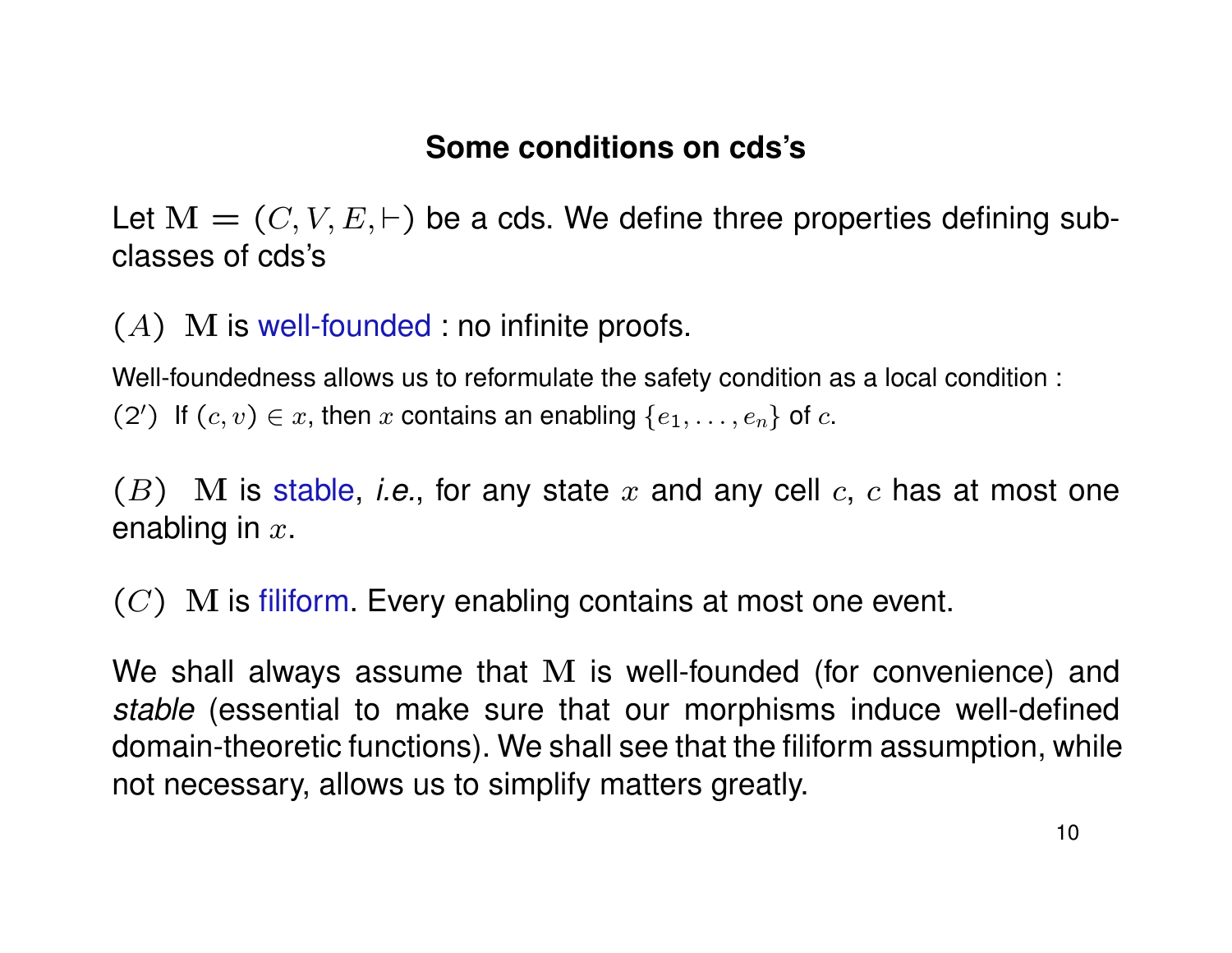#### **Some examples of cds's**

(1) Flat cpo's : for any set X we have a cds  $X_{\perp} = (\{? \}, X, \{? \} \times X, \{\vdash\}$ ?}), with  $D(\mathbf{X}_+) = \{\emptyset\} \cup \{(?,x) \mid x \in \mathbf{X}\}\$  (the usual flat cpo). We have in particular N<sub>⊥</sub> (Scott natural numbers) and  $Bool = \{T, F\}$ <sub>⊥</sub>.

(2)  $\lambda$ -calculus (cells as occurrences):

$$
C = \{0, 1, 2\}^* \quad V = \{\cdot\} \cup \{x, \lambda x \mid x \in Var\} \quad E = C \times V
$$
  
\n
$$
\vdash \epsilon \quad (u, \lambda x) \vdash u0 \quad (u, \cdot) \vdash u1, u2
$$

(3) Pairs of booleans : we have two cells ?.1 and ?.2 (both initial) and two values  $T, F$ , and all possible events. Then

 $(T, F) = \{ (?, 1, T), (?, 2, F) \}$   $(F, \perp) = \{ (?, 1, F) \}$   $(\perp, \perp) = \emptyset$ 

(4) A non-stable cds :  $NS = (\{c_1, c_2, c_3\}, \{1, 2\}, E, \vdash)$ , with  $E = \{c_1, c_2, c_3\} \times \{1, 2\},$  $\vdash c'_1$  $t'_{1}, \vdash c'_{2}$  $'_{2}$ ,  $(c'_{1})$  $c_1',1) \vdash c_3'$  $'_{3}$ , and  $(c'_{2})$  $c_2^\prime, 1) \vdash c_3^\prime$ ,<br>3.

11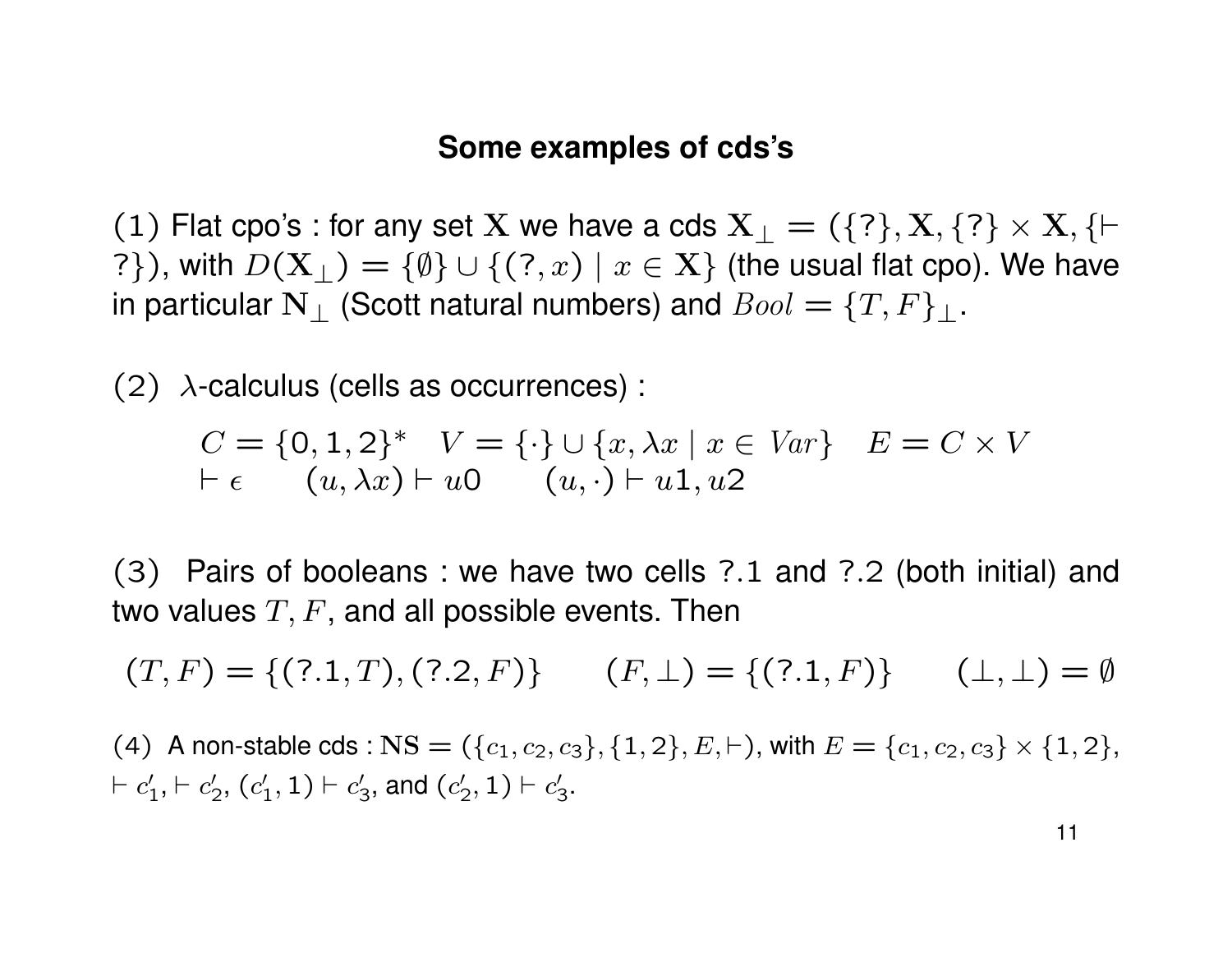#### **Another example : lazy natural numbers**

This (filiform) cds has cells  $c_0, \ldots, c_n, \ldots$  and values 0 or S, with events  $(c_i, 0)$  and  $(c_i, S)$ , and enablings given by

$$
\begin{array}{c}\n \vdash \ c_0 \\
(c_i, S) \vdash \ c_{i+1}\n \end{array}
$$

We have

$$
D(\mathbf{N}_L) = \{S^n(\perp) \mid n \in \omega\} \cup \{S^n(0) \mid n \in \omega\} \cup \{S^\omega(\perp)\}\
$$

which as a partial order is organised as the following tree :

$$
c_0 \left\{ \begin{array}{c} 0 \\ S \ c_1 \end{array} \right\} \begin{array}{c} 0 \\ S \ c_2 \end{array} \left\{ \begin{array}{c} 0 \\ 0 \end{array} \right\} \quad \text{or} \quad \left\{ \begin{array}{c} 0 \\ S(\perp) \end{array} \right\} \begin{array}{c} S(0) \\ S(S(\perp)) \end{array} \left\{ \begin{array}{c} S(S(0)) \\ \ldots \end{array} \right.
$$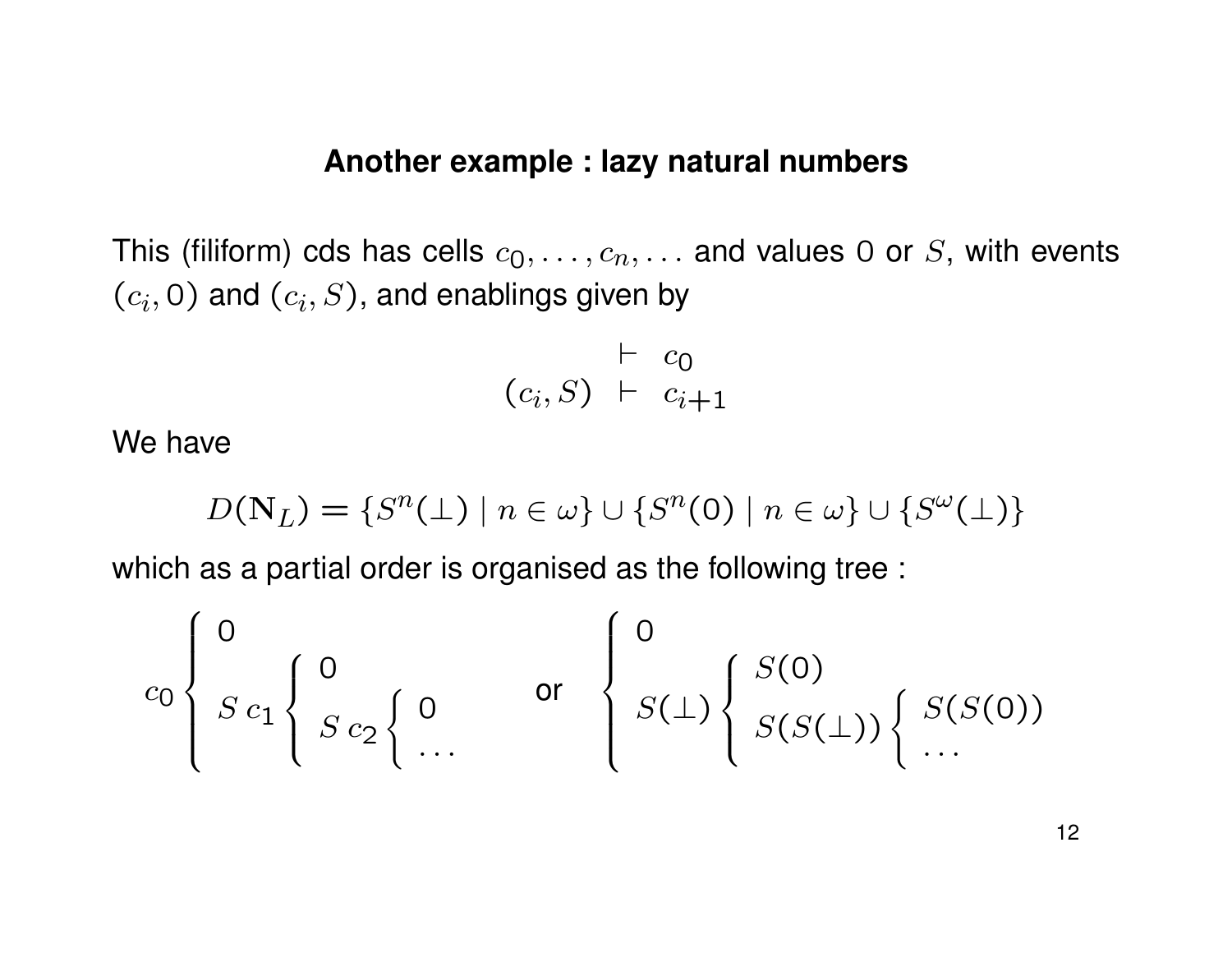## **Product of two cds's**

Let M and M' be two cds's. We define the product  $M \times M' = (C, V, E, \vdash)$ of  $M$  and  $M'$  by :

- $C = \{c.1 \mid c \in C_{\mathbf{M}}\} \cup \{c'.2 \mid c' \in C_{\mathbf{M'}}\},\$
- $V = V_M \cup V_{M'},$
- $E = \{(c.1, v) \mid (c, v) \in E_M\} \cup \{(c'.2, v') \mid (c', v') \in E_{M'}\},\$

•  $(c_1.1, v_1), \ldots, (c_n.1, v_n) \vdash c.1 \Leftrightarrow (c_1, v_1), \ldots, (c_n, v_n) \vdash c$  (and similarly for  $M'$ ).

Fact :  $M \times M'$  generates  $D(M) \times D(M')$ .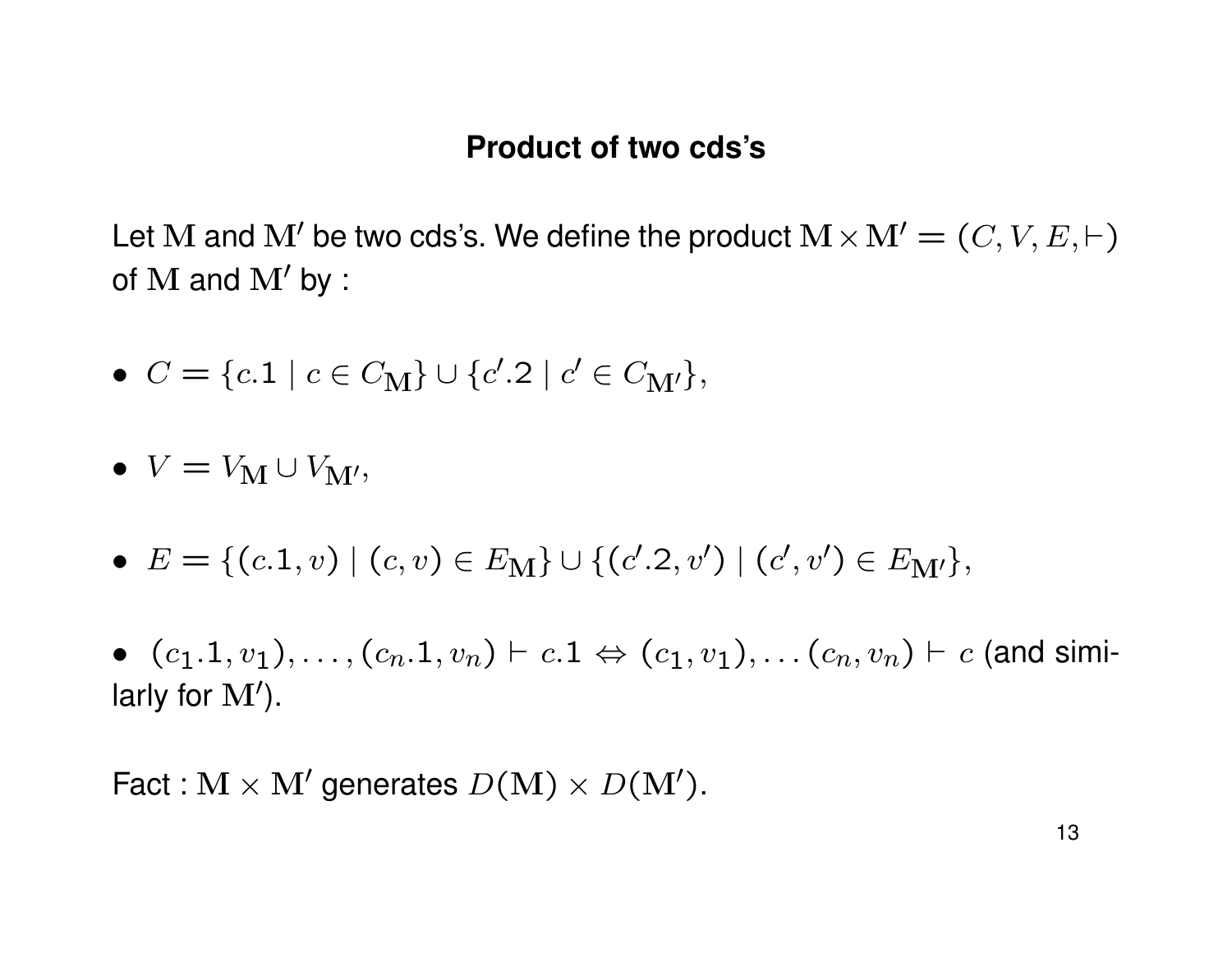## **Exponent of two cds's**

If M, M' are two cds's, the cds  $M \to M'$  is defined as follows :

- If  $x$  is a finite state of M and  $c' \in C_{\mathbf{M}'},$  then  $xc'$  is a cell of  $\mathbf{M} \to \mathbf{M}'$ .
- The values and the events are of two types :

− If c is a cell of M, then valof c is a value of  $M \to M'$ , and  $(xc', valof c)$ is an event of  $\mathrm{M} \rightarrow \mathrm{M}^\prime$  iff  $c$  is accessible from  $x$  ;

 $-$  if  $v'$  is a value of M', then  $output$  v' is a value of M  $\rightarrow$  M', and  $(xc', output v')$  is an event of  $M \to M'$  iff  $(c', v')$  is an event of  $M'$ .

• The enablings are also of two types :

$$
(yc',\text{valof } c) \vdash xc' \quad \text{iff} \quad y \prec_c x
$$
  
...,  $(x_ic'_i, \text{output } v'_i), \ldots \vdash xc'$  iff  $x = \bigcup x_i \text{ and } \ldots, (c'_i, v'_i), \ldots \vdash c'$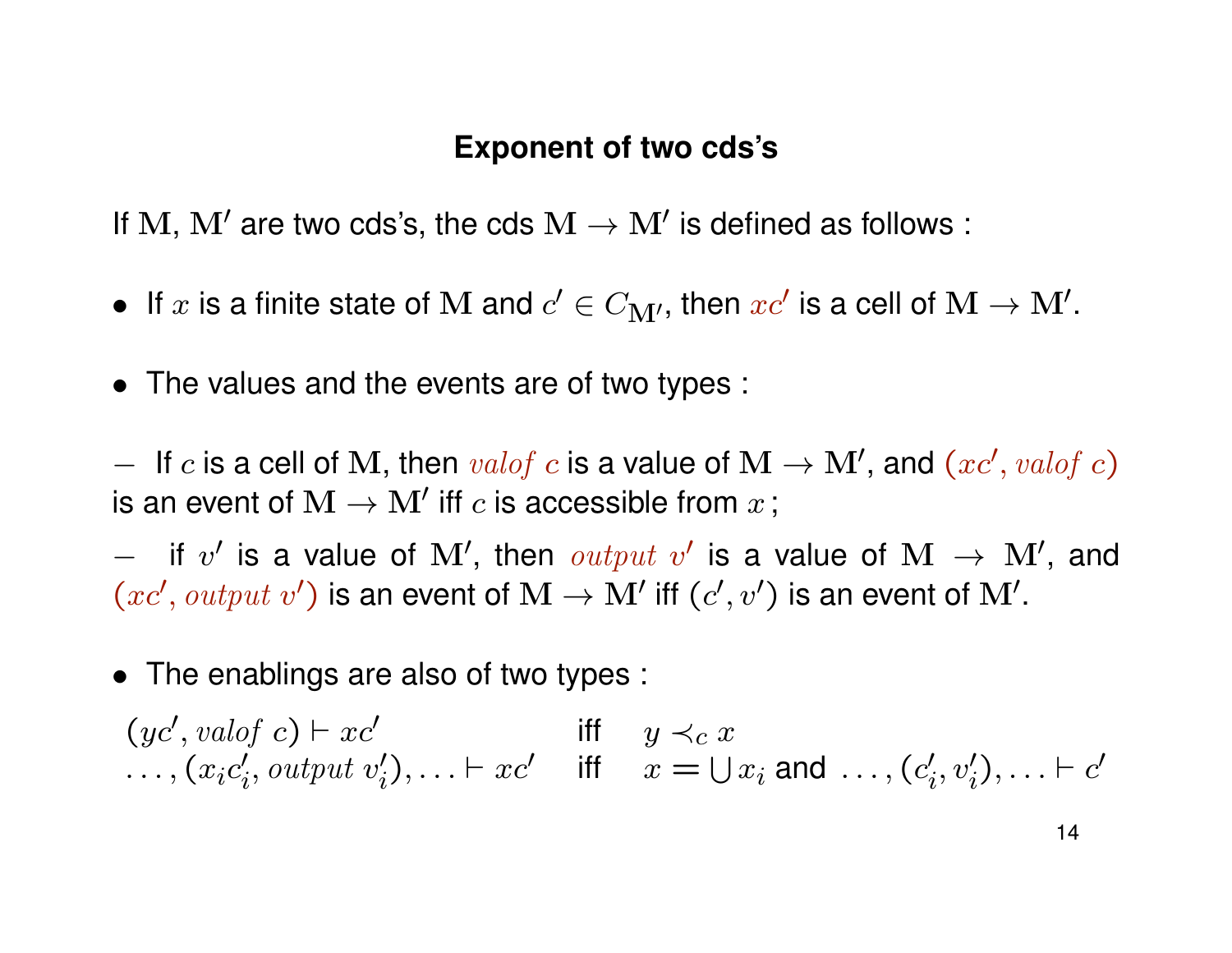## **The function induced by a sequential algorithm**

A state a of  $M \to M'$  should define a function from  $D(M)$  to  $D(M')$ , i.e. from states to *states* :

 $x \mapsto a \cdot x = \{ (c', v') \mid \exists y \leq x \ (yc', output \ v') \in a \}$ 

Indeed,  $a \cdot x$  is always a state, provided  $x$  is a state and  $M'$  is stable.

[Moreover,  $x \mapsto a \cdot x$  is a sequential function (coming later), and any sequential function can be computed by at least one such  $a.$ ]

Counter-example : consider the following state  $a$  in  $X_\perp \to NS$  (with  $X = \{*\}$ ) :

$$
a = \{ (\perp c'_1, output 1), (\perp c'_2, val of 7), (\{ (?,*) \} c'_2, output 1), (\perp c'_3, output 1), (\{ (?,*) \} c'_3, output 2) \}
$$

Then  $a\bullet \{(?, \star)\}$  is not a state of NS, as it contains  $(c_2')$  $\mathcal{C}'_3$ , 1) and ( $\mathcal{C}'_3$  $'_{3}$ , 2).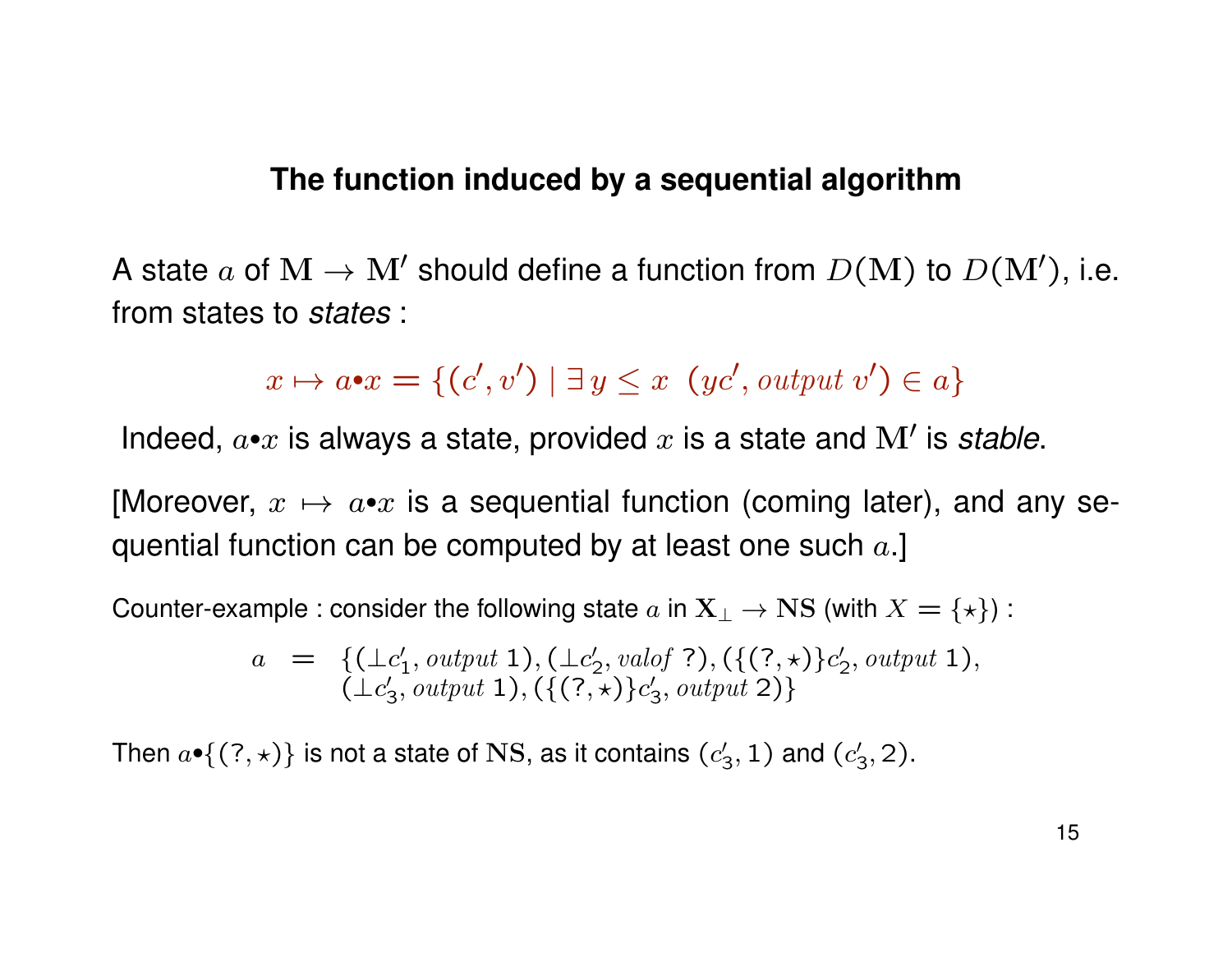## **Example : left addition**

add<sub>L</sub> = {((
$$
\bot
$$
,  $\bot$ )?', *valof* ?.1)}  
{(( $m$ ,  $\bot$ )?', *valof* ?.2) |  $m \in \mathbb{N}$ }  
{(( $m$ ,  $n$ )?', *output*  $m + n$ ) |  $m, n \in \mathbb{N}$ }

But we would like to say that  $add_L$ , at  $(\perp, n) = \{(?, 2, n)\}\$ , still wants to call ?.1. Similarly, for

constant<sub>0</sub> = request?' output  $0 = \{(\perp ?', output 0\})$  (from  $N_{\perp}$  to  $N_{\perp}$ ) we woud like to say that  $constant_0$ , at  $\{(?, m)\}$ , still wants to output 0.

This leads to a more abstract view of sequential algorithms that is suitable for a crisp "mathematical" definition of composition of sequential algorithms.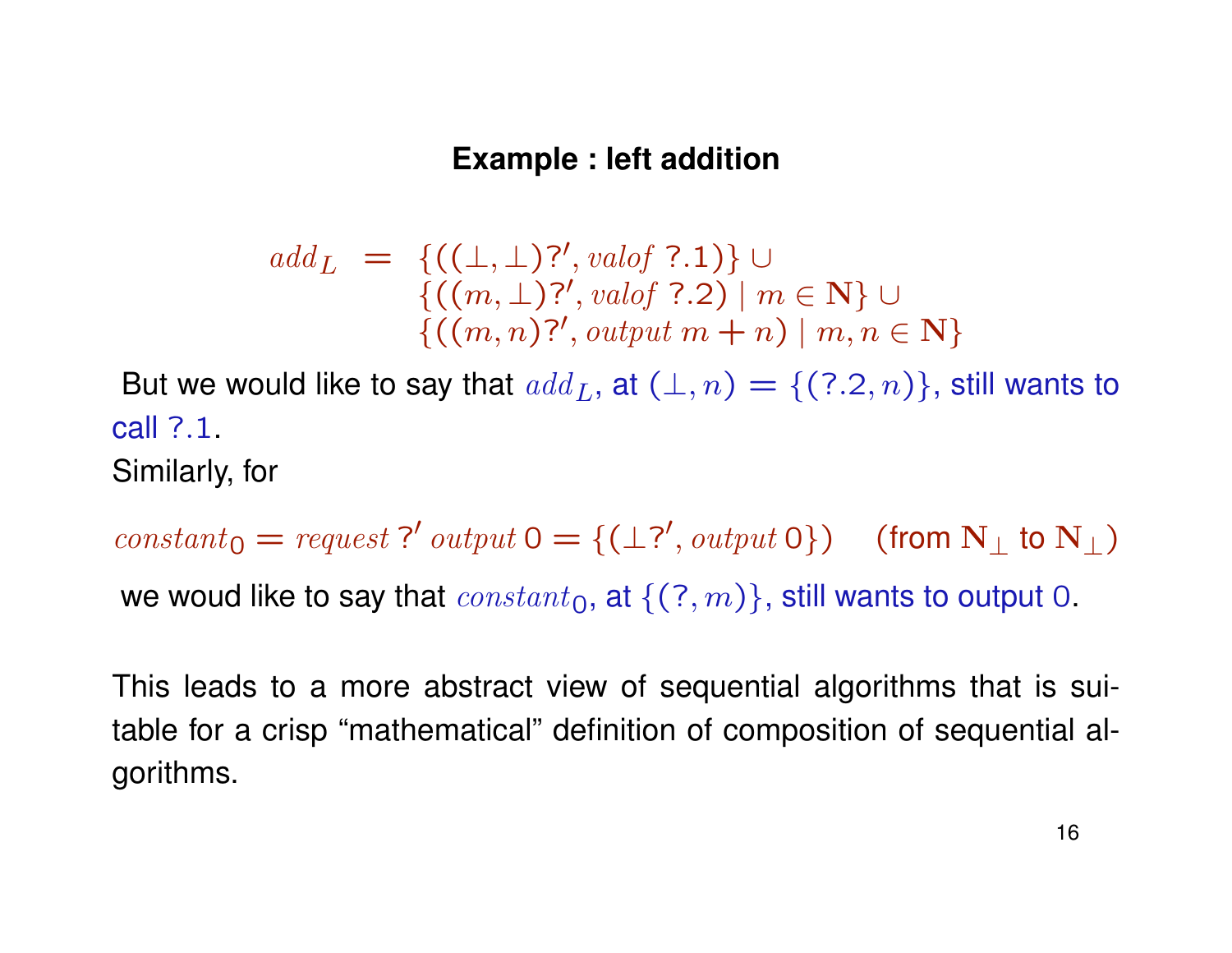# **Equivalent definitions of sequential algorithms**

From the pioneering days, we have 3 equivalent definitions of **sequential algorithms** :

- 1. as states of  $M \to M'$
- 2. (coming next) as abstract algorithms (or as pairs of a function and a computation strategy for it)
- 3. (cf. preview) as programs (cf. language CDS)

[Other equivalent definitions (the first two already mentioned) :

- 4. as observably sequential functions
- 5. as bistable and extensionally monotonic functions
- 6. (in the affine case) as a symmetric pair  $(f, g)$ , where f is function from input strategies to output strategies and  $g$  is a function from output counter-strategies to input counter-strategies (Curien 1994)]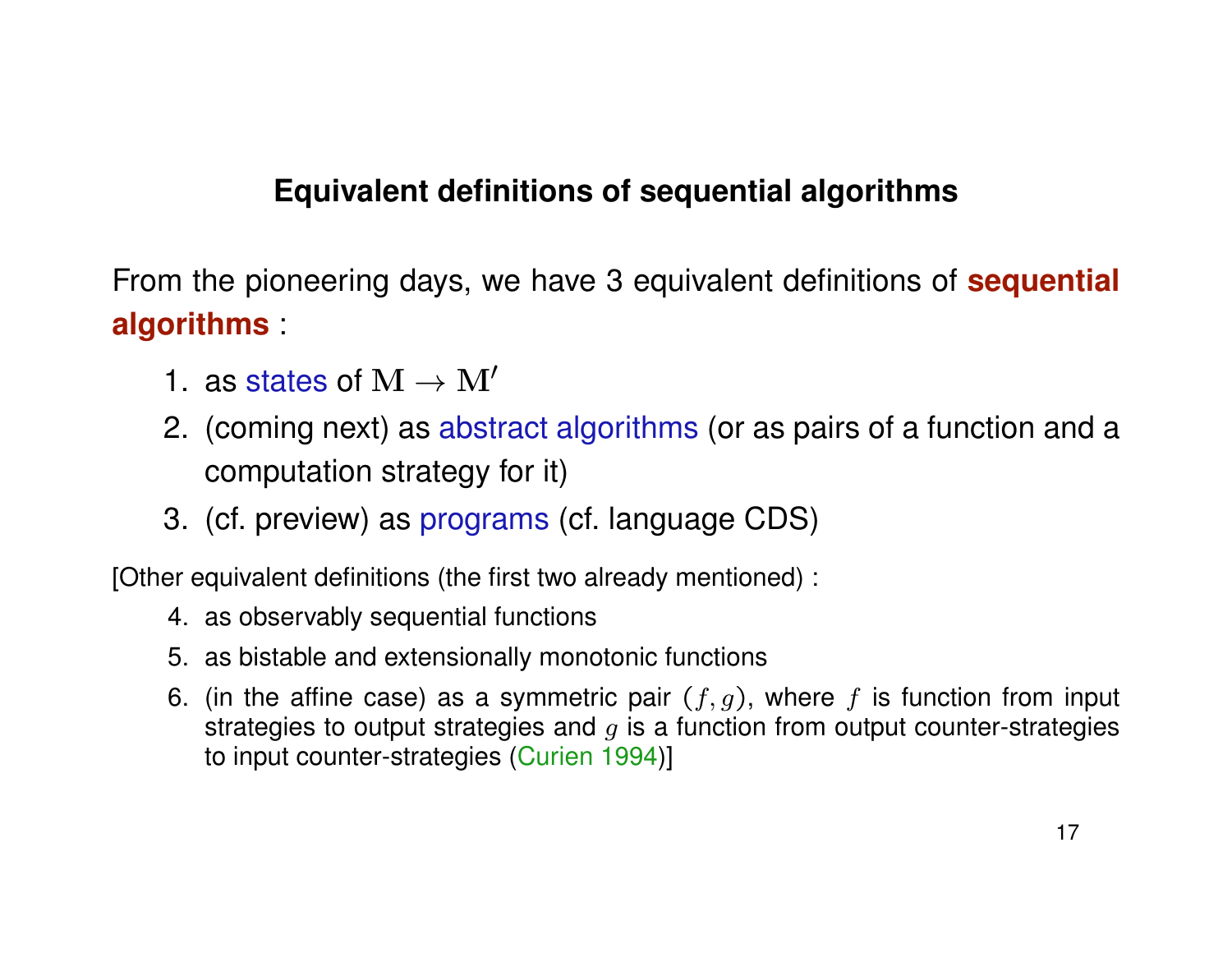#### **Abstract algorithms**

Let M and  $M'$  be cds's. An abstract algorithm from M to  $M'$  is a partial function  $f: D(M) \times C_{M'} \to V_{M \to M'}$  satisfying the following axioms :

\n- (A<sub>1</sub>) If 
$$
f(xc') = u
$$
, then  $\begin{cases} \text{if } u = \text{valof } c \text{ then } c \in A(x) \\ \text{if } u = \text{output } v' \text{ then } (c', v') \in E_{\mathbb{M}'} \end{cases}$
\n- (A<sub>2</sub>) If  $f(xc') = u, x \leq y$  and  $(yc', u) \in E_{\mathbb{M} \to \mathbb{M}'}$ , then  $f(yc') = u$ .
\n- (A<sub>3</sub>) Let  $f \bullet y = \{(c', v') \mid f(yc') = \text{output } v'\}$ . Then :
\n

 $f(yc')\downarrow \Rightarrow (c' \in E(f\bullet y) \text{ and } (z\leq y \text{ and } c' \in E(f\bullet z) \Rightarrow f(zc')\downarrow)).$ 

Abstract algorithms are ordered by the usual order of extension on partial functions.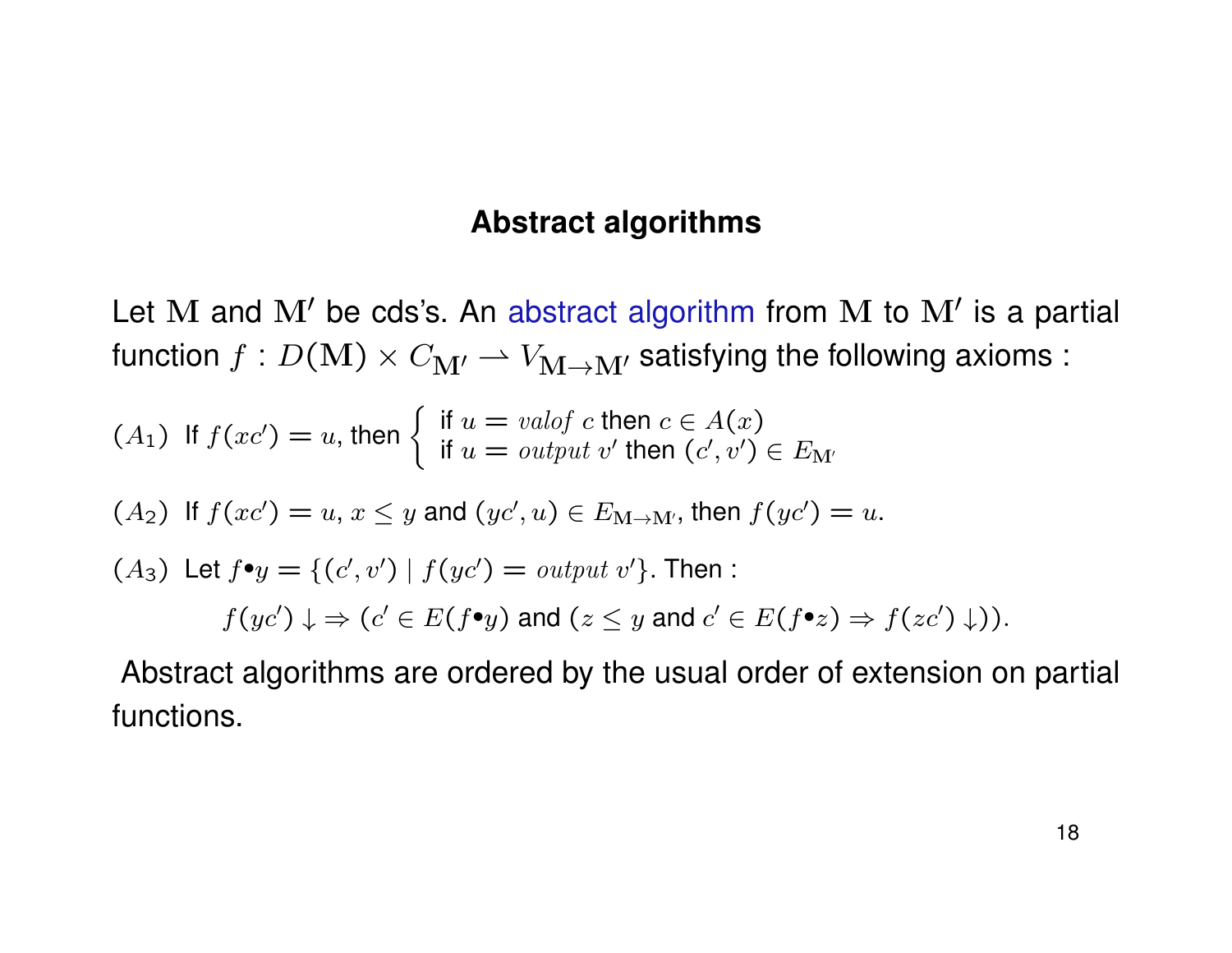#### **Sequential algorithms as states** ↔ **Abstract algorithms**

Easy : by extension / shrinking of the domain of definition.

Let  $M$  and  $M'$  be cds's. The following define inverse order-isomorphisms :

Let  $a$  be a state of  $\mathbf{M} \to \mathbf{M'}$ . Let  $a^+ : C_{\mathbf{M} \to \mathbf{M'}} \rightharpoonup V_{\mathbf{M} \to \mathbf{M'}}$  be given by :

$$
a^+(xc') = u \text{ iff } \exists y \leq x \ (yc', u) \in a \text{ and } (xc', u) \in E_{\mathbf{M} \to \mathbf{M'}}.
$$

Let  $f$  be an abstract algorithm from M to  $M'$ . We set :

$$
f^- = \{ (xc', u) \mid f(xc') = u \text{ and } (y < x \Rightarrow f(yc') \neq u) \}.
$$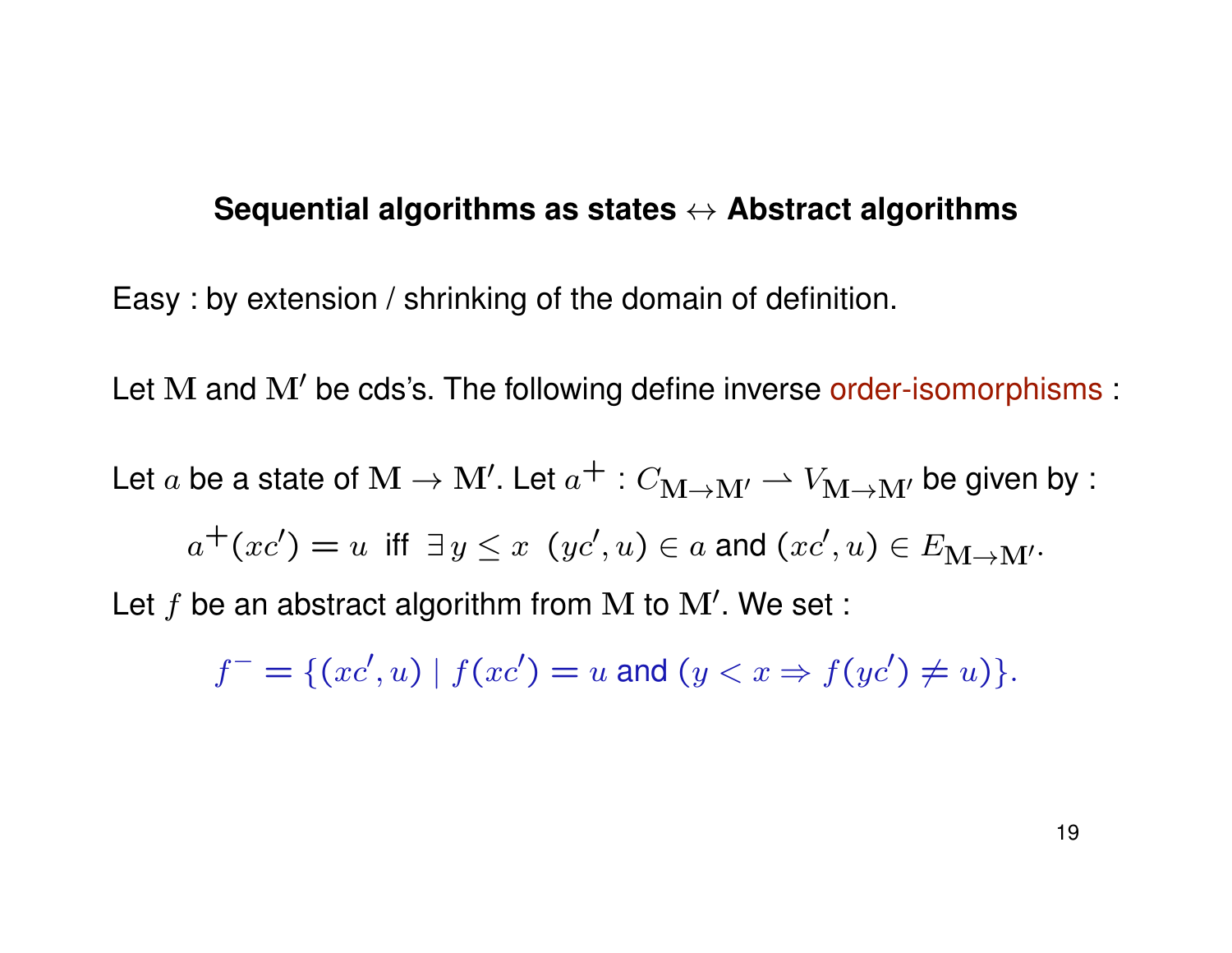## **Sequential algorithms as programs**

A sequential algorithm as program is a forest  $F$  whose trees  $T$  are declared by the following syntax

$$
T ::= request \ c' \ (from \ x) \ U
$$
  

$$
U ::= valof \ c \ is \ [...v \mapsto U_v...] \ | \ output \ v'
$$

typed as follows :

$$
\frac{c \in A(x) \quad \dots (x \cup \{(c, v)\}, c') \vdash U_v \dots}{(x, c') \vdash valof \ c \ is \ [\dots v \mapsto U_v \dots]} \qquad \qquad \frac{(c', v') \in E_{\mathbf{M}'} }{(x, c') \vdash output \ v'}
$$

We require that each tree  $\mathit{request}~c'~(from~x)~U \in F$  is such that  $(x,c') \vdash U,$  that there is at most one tree beginning with  $request c' (from x)$  in  $F$  and that

- if  $\vdash c'$  then  $x = \emptyset$ ;
- otherwise there exists an enabling ( $c_1'$  $\binom{1}{1}, \upsilon'_1), \ldots, (c'_n)$  $\mathcal{C}_n',v'_n)$  of  $c'$  and programs

$$
request\ c'_i\ (from\ y_i)\ U_i\in F
$$

with for each one a leaf  $(x_i, c'_i) \vdash output \ v'_i$  $i_i'$  and  $x = \bigcup x_i$ .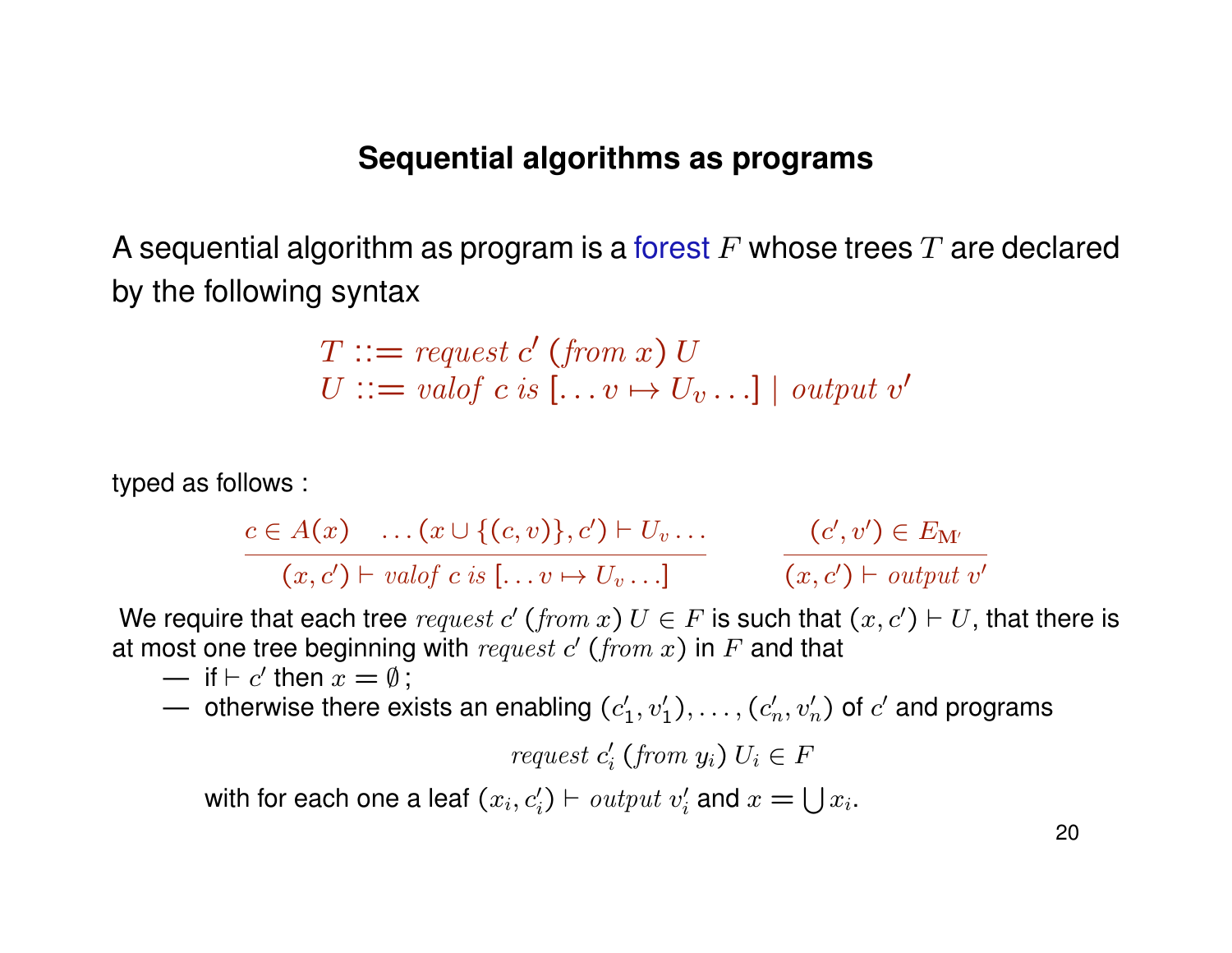#### **An example of a sequential algorithm as forest**

From pairs of booleans to EX, which has cells  $c_0, c_1, c_2$ , values 0, 1, and enablings  $\vdash c_0$ ,  $\vdash c_1, (c_0, 1) \vdash c_2$  and  $(c_0, 0), (c_1, 0) \vdash c_2$ :

\n
$$
\text{request } c_0 \text{ (from } \{\text{}) \text{ } \text{valof } ? \text{.1 is } \left\{ \begin{array}{l}\n T \mapsto \text{output } 1 \\
F \mapsto \text{valof } ? \text{.2 is } \left\{ \begin{array}{l}\n F \mapsto \text{output } 0 \\
F \mapsto \text{output } 0\n \end{array} \right\}
$$
\n

\n\n $\text{request } c_1 \text{ (from } \{\text{}) \text{ } \text{valof } ? \text{.2 is } \left\{ \begin{array}{l}\n T \mapsto \text{output } 0 \\
F \mapsto \text{output } 0 \\
F \mapsto \text{output } 0\n \end{array} \right.$ \n

\n\n $\text{request } c_2 : \text{ (from } \{(?,1, T)\} \text{ ) } \text{valof } ? \text{.2 is } \left\{ \begin{array}{l}\n T \mapsto \text{output } 0 \\
F \mapsto \text{output } 0 \\
F \mapsto \text{output } 0\n \end{array} \right.$ \n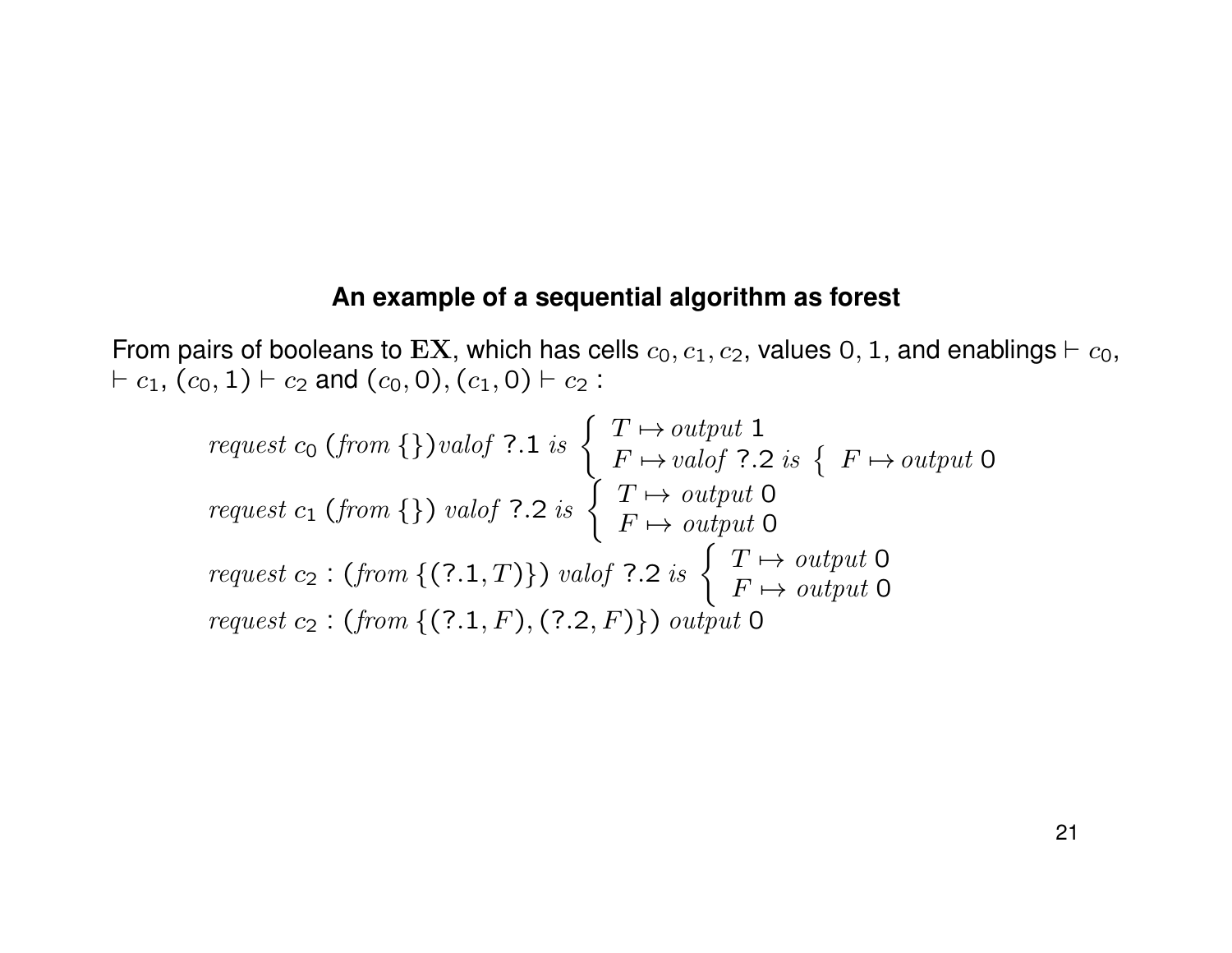## **Sequential algorithms as programs : the filiform case**

When the output cds is filiform, we can directly graft a tree starting with *request d'*, where  $(c', v') \vdash d'$  at the appropriate leaf *output* v' of the appropriate tree starting with  $request\ c',$  and doing this systematically results in a single tree.

Here is for example the left-addition in tree form :

$$
add_L = request ?' valof ?.1 is \begin{cases} \begin{cases} \begin{cases} \begin{cases} \begin{cases} \end{cases} \end{cases} & \text{if } n \mapsto m + n \\ \begin{cases} \begin{cases} \end{cases} \end{cases} \\ \begin{cases} \begin{cases} \end{cases} \end{cases} & \text{if } n \mapsto m + n \end{cases} \\ \begin{cases} \begin{cases} \end{cases} & \text{if } n \mapsto m + n \end{cases} \end{cases}
$$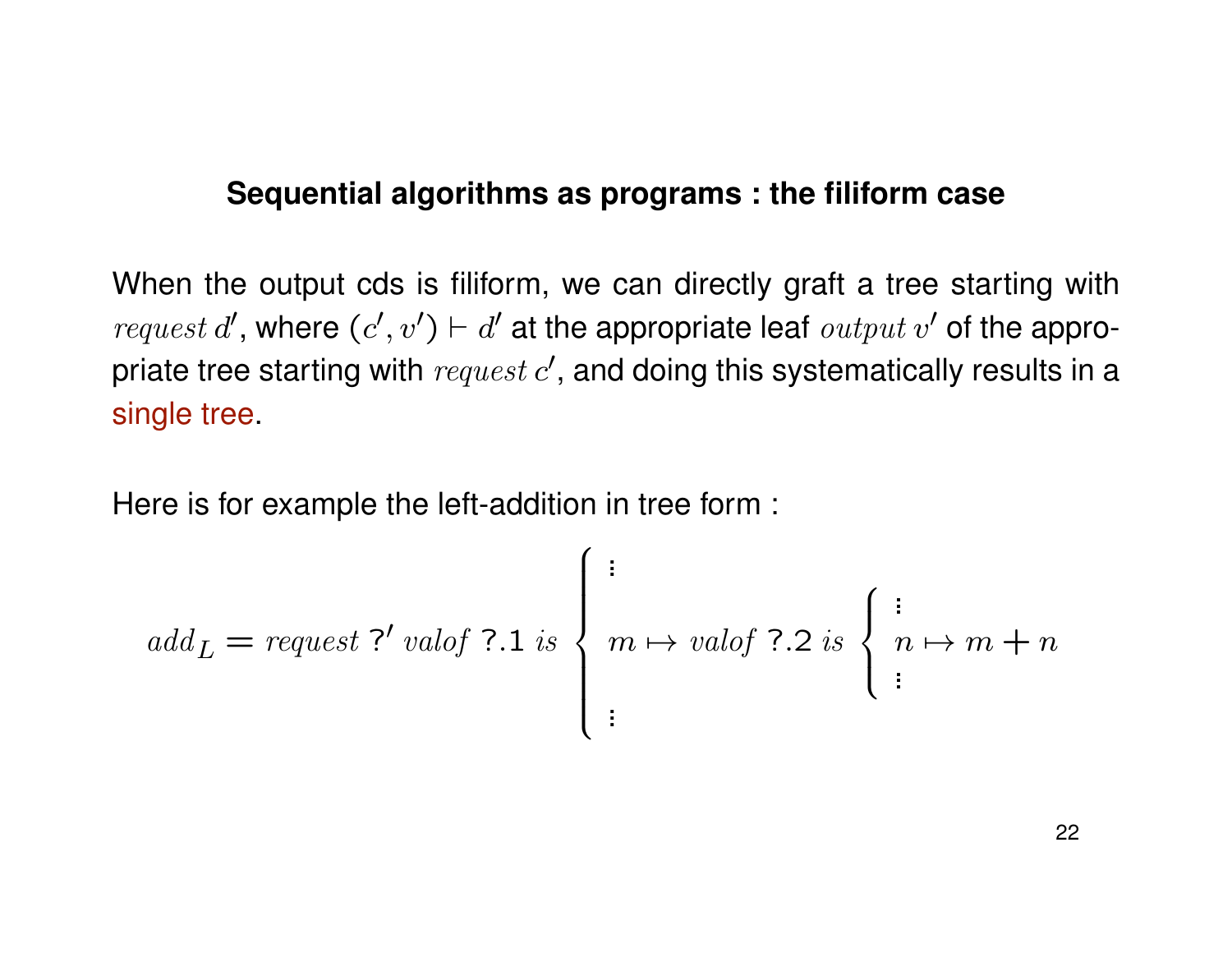#### **Algorithms as states** ↔ **Algorithms as programs**

• State to program : consequence of (1) in the following

Lemma. The following properties hold  $(a \in D(M \rightarrow M'))$ , M' stable) :

(1) If  $(xc', u), (zc', w) \in a$  and  $x \uparrow z$ , then  $x \leq z$  or  $z \leq x$ ; if  $x < z$ , there exists a chain  $x = y_0 \prec_{c_0} y_1 \cdots y_{n-1} \prec_{c_{n-1}} y_n = z$  such that  $\forall i < n \ (y_i c', \text{valof } c_i) \in a$ . If u and w are of type 'output', then  $x = z$ .

(2) The set  $a \cdot x$  is a state of M', for all  $x \in D(M)$ .

(3) For all  $xc' \in F(a)$ ,  $xc'$  has only one enabling in a; hence  $\mathbf{M} \to \mathbf{M'}$  is stable.

• Program to state : easy (forgetful). Formally, we can describe the conversion by following the typing rules. If U appears as a subtree in the forest, with type  $(x, c') \vdash U$ , then  $(xc',u)$  is an event of the state associated to the forest, where  $U=u\,\ldots\,$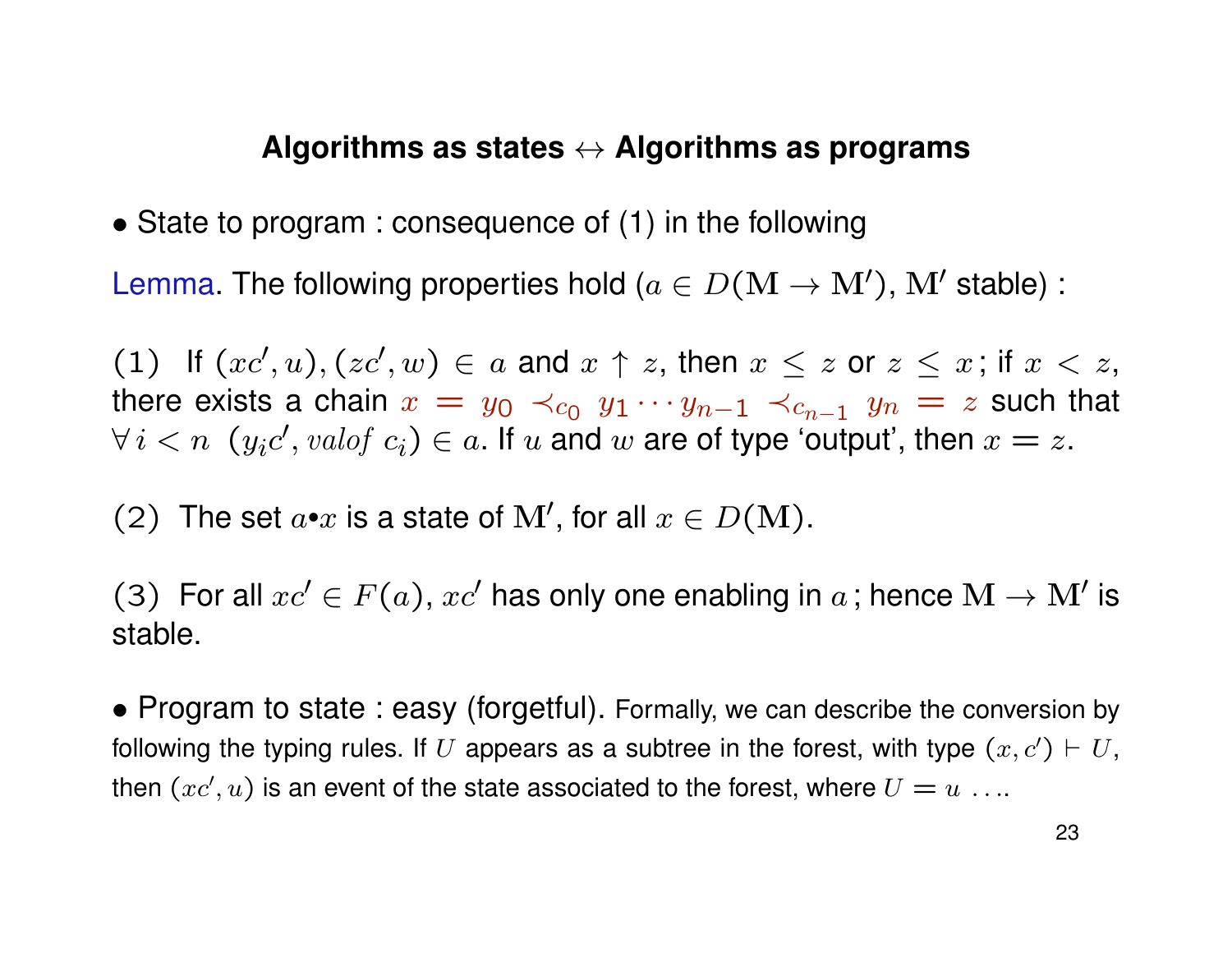# **Composing sequential algorithms**

The format of states is not appropriate for defining composition.

• In my PhD work (1979), I described a (function-like) composition using the presentation as abstract algorithms (next slide).

• I'll present also the composition of sequential algorithms as programs in the form of an abstract machine (inspired by the operational semantics for CDS which I had designed in 1981).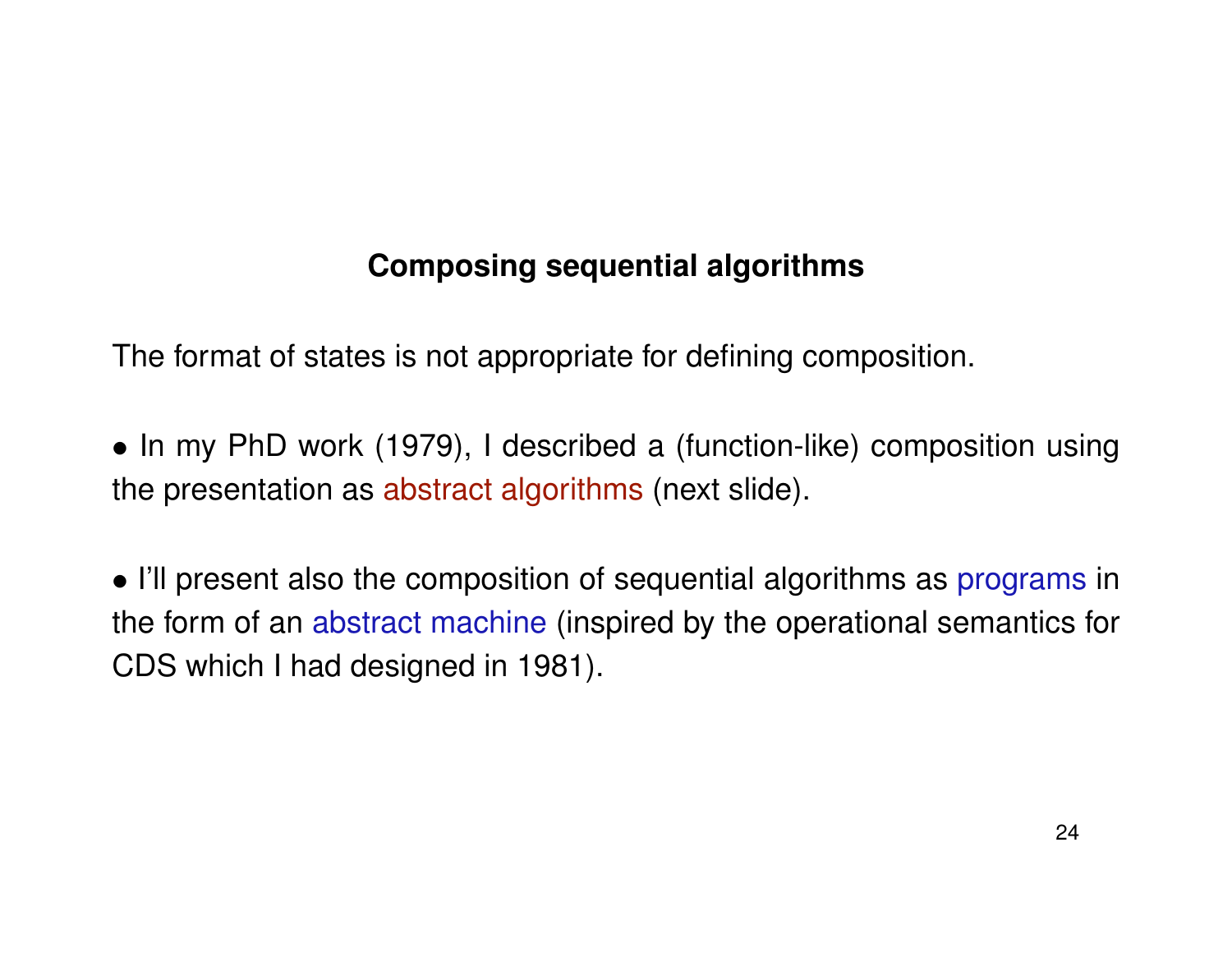## **Composing abstract algorithms**

Let M, M' and M'' be cds's, and let  $f$  and  $f'$  be two abstract algorithms from M to  $\mathbf{M}'$  and from  $\mathbf{M}'$  to  $\mathbf{M}''$ , respectively. The function  $g$ , defined as follows, is an abstract algorithm from  $M$  to  $M''$  :

$$
g(xc'') = \begin{cases} \text{output } v'' & \text{if } f'((f\bullet x)c'') = \text{output } v''\\ \text{valof } c & \text{if } \begin{cases} f'((f\bullet x)c'') = \text{valof } c' \text{ and} \\ f(xc') = \text{valof } c \end{cases} \end{cases}
$$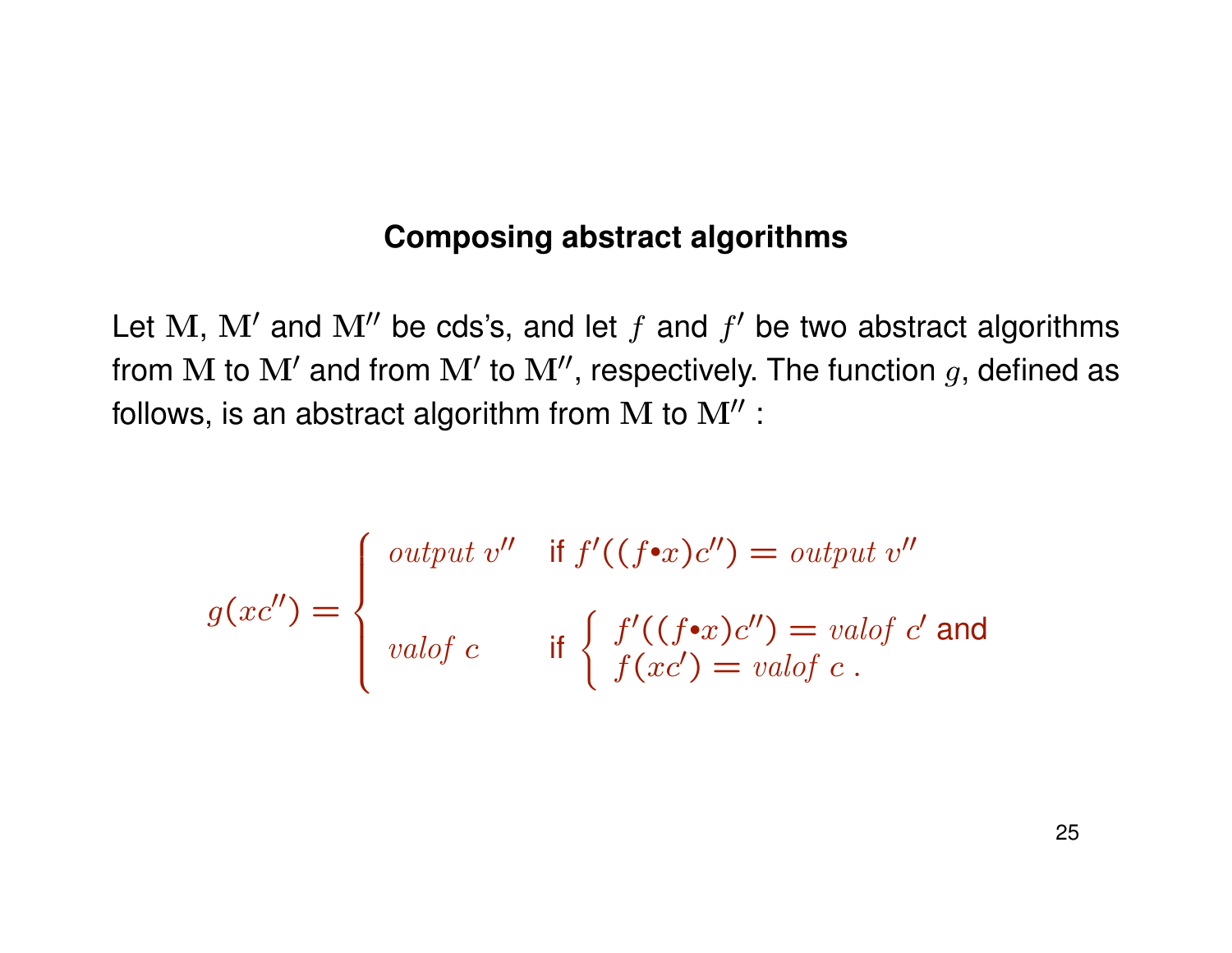# **Composing sequential algorithms as programs : preparations**

For simplicity, we restrict ourselves to filiform cds's.

Let  $F$  and  $F'$  be sequential algorithms as programs (and hence in tree form by the filiform assumption) from M to M' and from M' to M".

The abstract machine builds any branch of the composition  $F' \circ F$ , by

• exploring a branch of  $F'$ 

• and interactively interrogating  $F$  upon need, through its abstract algorithm version (for which a small abstract machine on the side can be used).

Machine states are triples

 $(q'', q', y)$  where

 $q''$  is the branch of  $F' \circ F$  being constructed  $q'$  is the branch induced in  $F'$  $y$  is a state that is the knowledge about the input in  $\bf M$ acquired as computation proceeds

Initial states are (request  $c''$ , request  $c''$ ,  $\emptyset$ ).

 $\int$ 

 $\int$ 

 $\overline{\mathcal{L}}$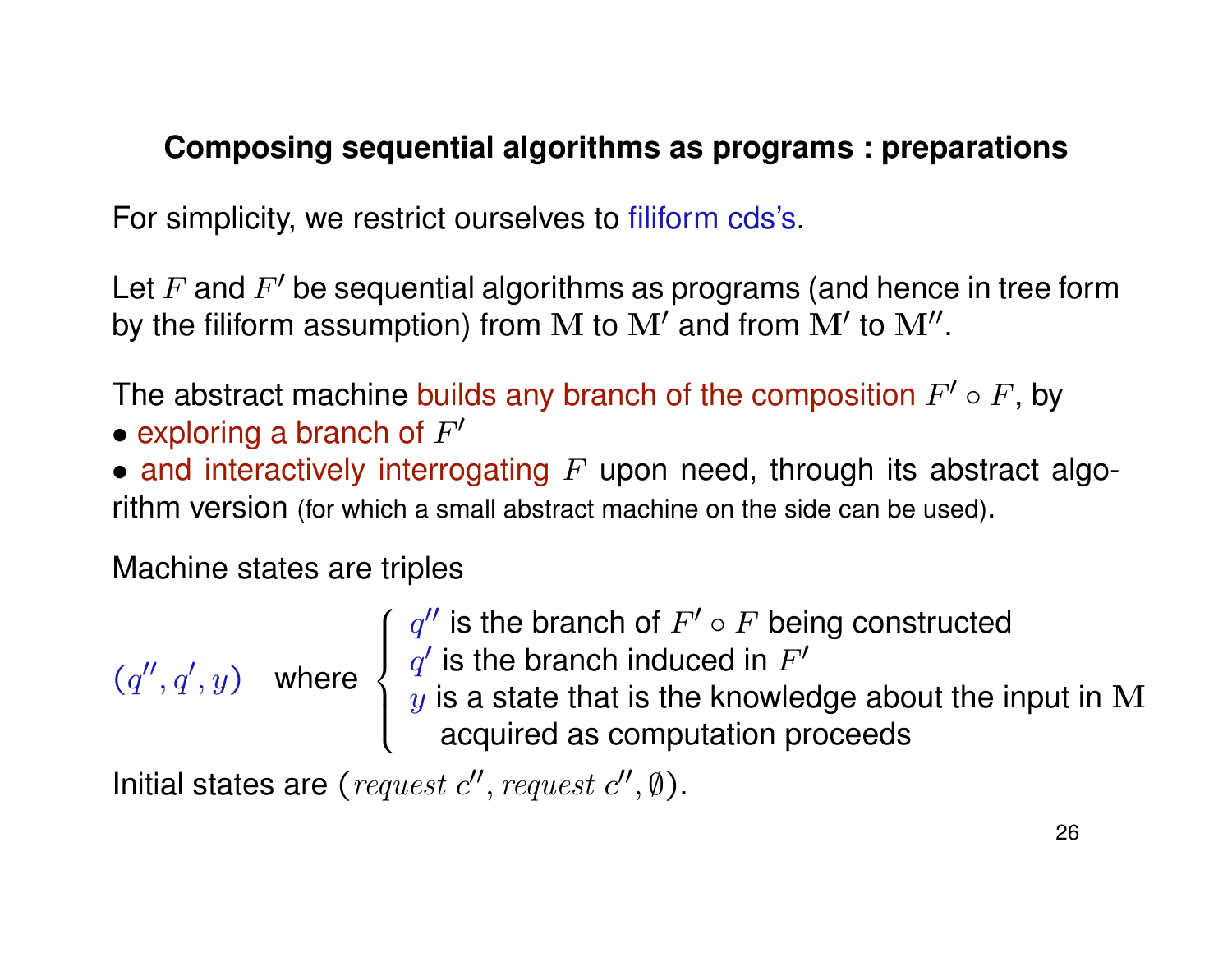#### **Abstract machine for composition (filiform case)**

$$
\frac{q' \text{ } valof \text{ } c' \in F' \quad F^+(y, c') = \text{ } valof \text{ } c \quad (c, v) \in E_{\mathbf{M}}}{(q'', q', y) \xrightarrow{\text{ } valof \text{ } c \text{ } is \text{ } v} (q'' \text{ }valof \text{ } c \text{ } is \text{ } v, q', y \cup \{(c, v)\})}
$$

$$
\frac{q' \text{ }valof \text{ } c' \in F' \qquad F^+(y, c') = \text{ }output \text{ } v'}{(q'', q', y) \longrightarrow (q'', q' \text{ }valof \text{ } c' \text{ }is \text{ } v', y)}
$$

$$
\frac{q' \; output \; v'' \in F' \quad [d'' \in A(q'' \; output \; v'')]}{(q'', q', y) \stackrel{\text{output } v''}{\longrightarrow} [d''] \; (q'' \; output \; v'' \; [d''], q' \; output \; v'' \; [d''], q)
$$

In the last rule,  $[d'']$  is a shorthand for  $request$   $d''$  and is optional : the machine could stop right after outputting v" if there is no more accessible cell d" for which to issue a further request.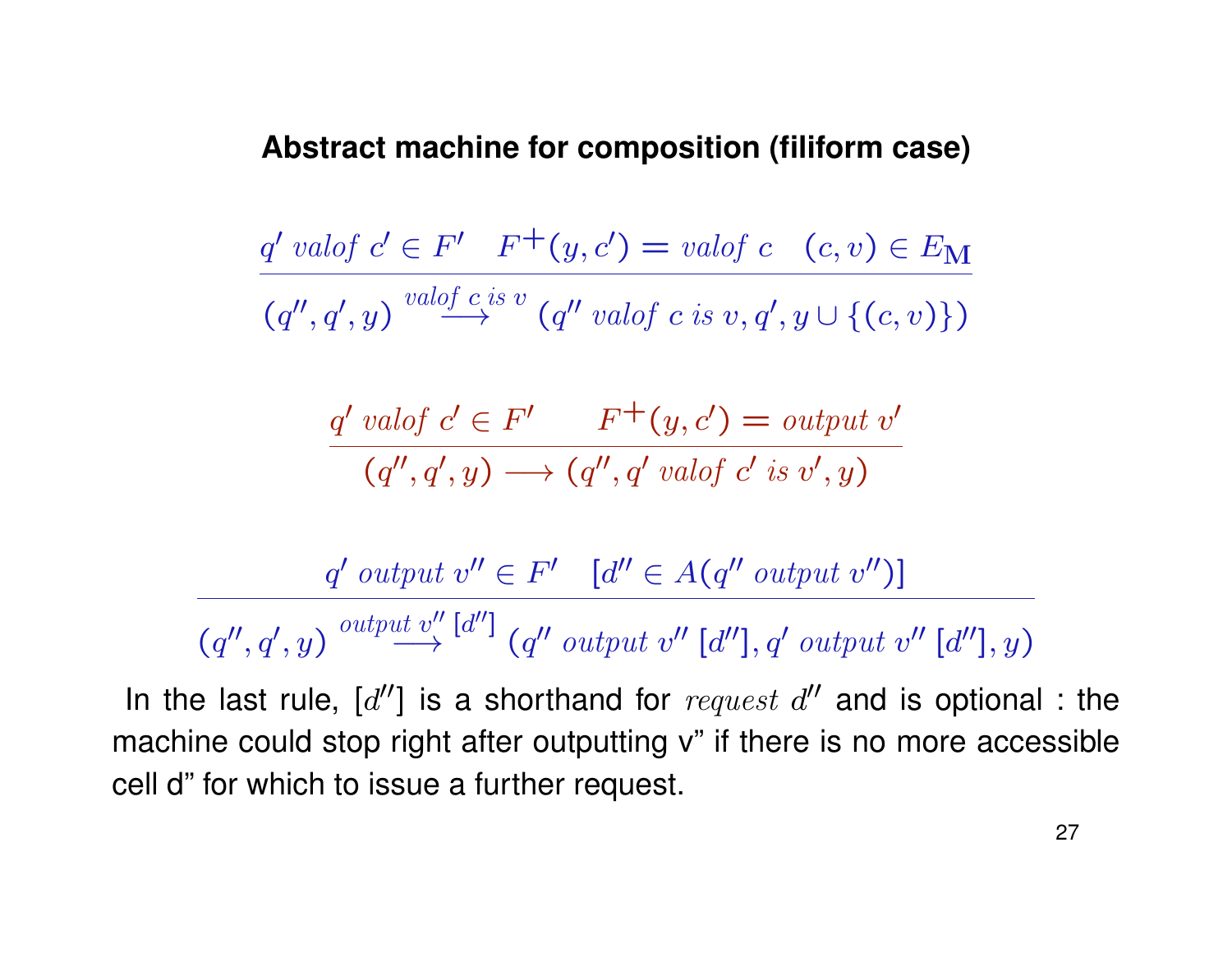# **Sequential algorithms are not functions, you said ?**

• We assume that there exists a reserved value  $T$ , not belonging to  $V$  for any cds  $\mathbf{M} = (C, V, E, \vdash).$ 

Given a cds  $\mathbf{M} = (C, V, E, \vdash)$ , we call an observable state of **M** a set x of pairs  $(c, w)$ , where either  $(c, w) \in E$  or  $w = \top$ , satisfying the conditions that define a state of a cds. The set of observable states of **M** is denoted by  $D^{\top}(\mathbf{M}).$ 

Notice that enablings are not allowed to contain error values, because the enabling relation is part of the structure of a cds, which we did not change. Thus, in the tree representation of an observable state, error values can occur only at the leaves.

• Every sequential algorithm  $a$  gives rise to a function  $D^{\top}(\mathbf{M}) \to D^{\top}(\mathbf{M}^{\prime})$ extending the one defined before.

$$
a \bullet x = \{(c', output \ v') \mid \exists y \leq x \ (yc', output \ v') \in a\} \cup \{(c', \top) \mid \exists y \leq x \ (yc', valof \ c) \in a \text{ and } (c, \top) \in x\}.
$$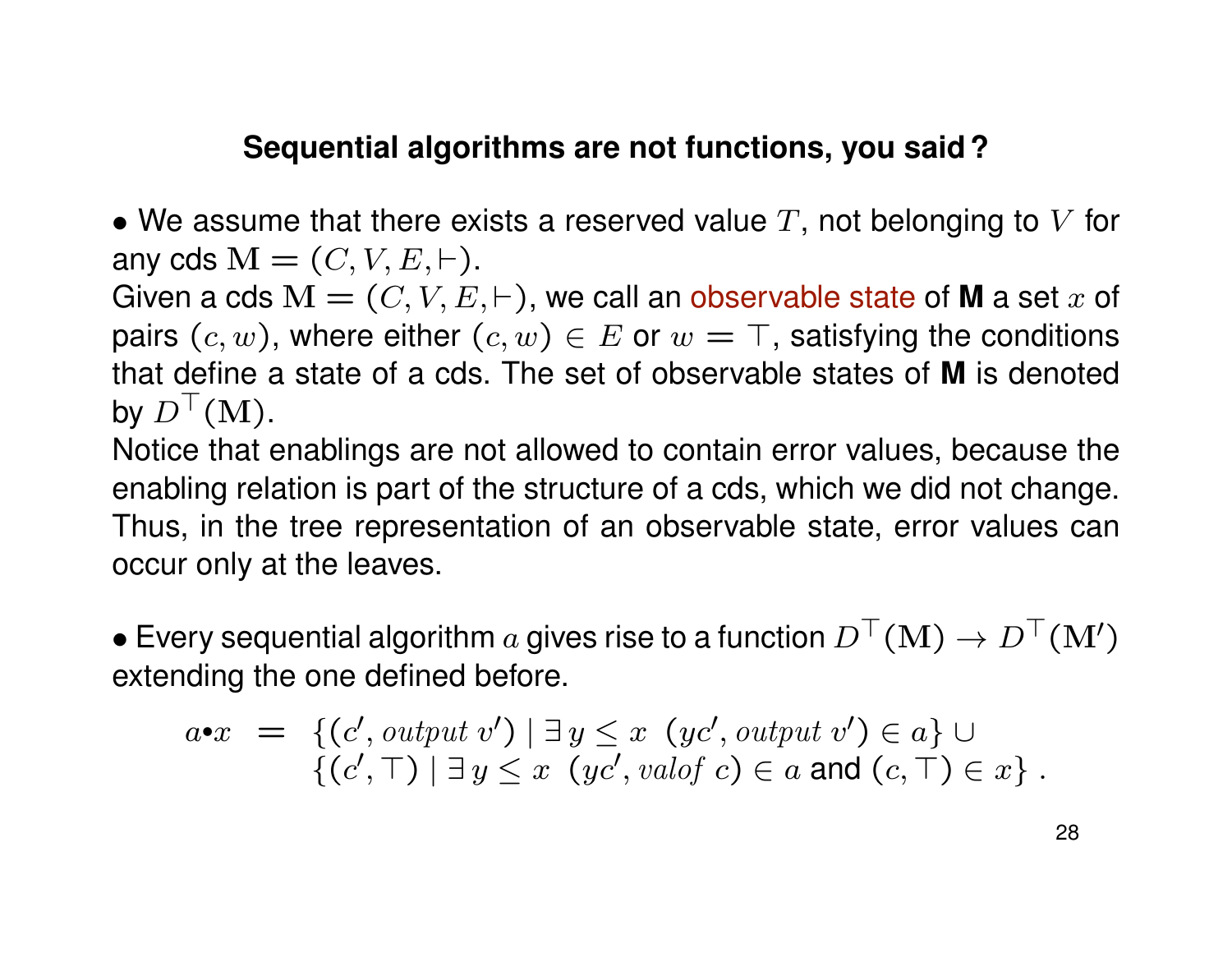## **Sequential algorithms** ↔ **Observably sequential functions**

The above map  $a \mapsto (x \mapsto a \cdot x)$  is actually a one-to-one correspondence with observably sequential functions :

• A monotone function  $f: D^{\top}(\mathbf{M}) \to D^{\top}(\mathbf{M}')$  is called sequential at  $x, c'$ if for any  $c' \in A(f(x))$  either  $\forall y \geq x \; c' \not\in F(f(y))$  or

$$
\exists c \in A(x) \ \forall y > x \ c' \in F(f(y)) \ \Rightarrow c \in F(y)
$$

• If moreover

$$
(c', \top) \in f(x \cup \{(c, \top)\}\)
$$

then we say that  $f$  is observably sequential at  $x, c'$  (note that there can then be no other sequentiality index).

• For example, we have  $add_L(\perp, \top) = \perp$  and  $add_R(\perp, \top) = \top$ .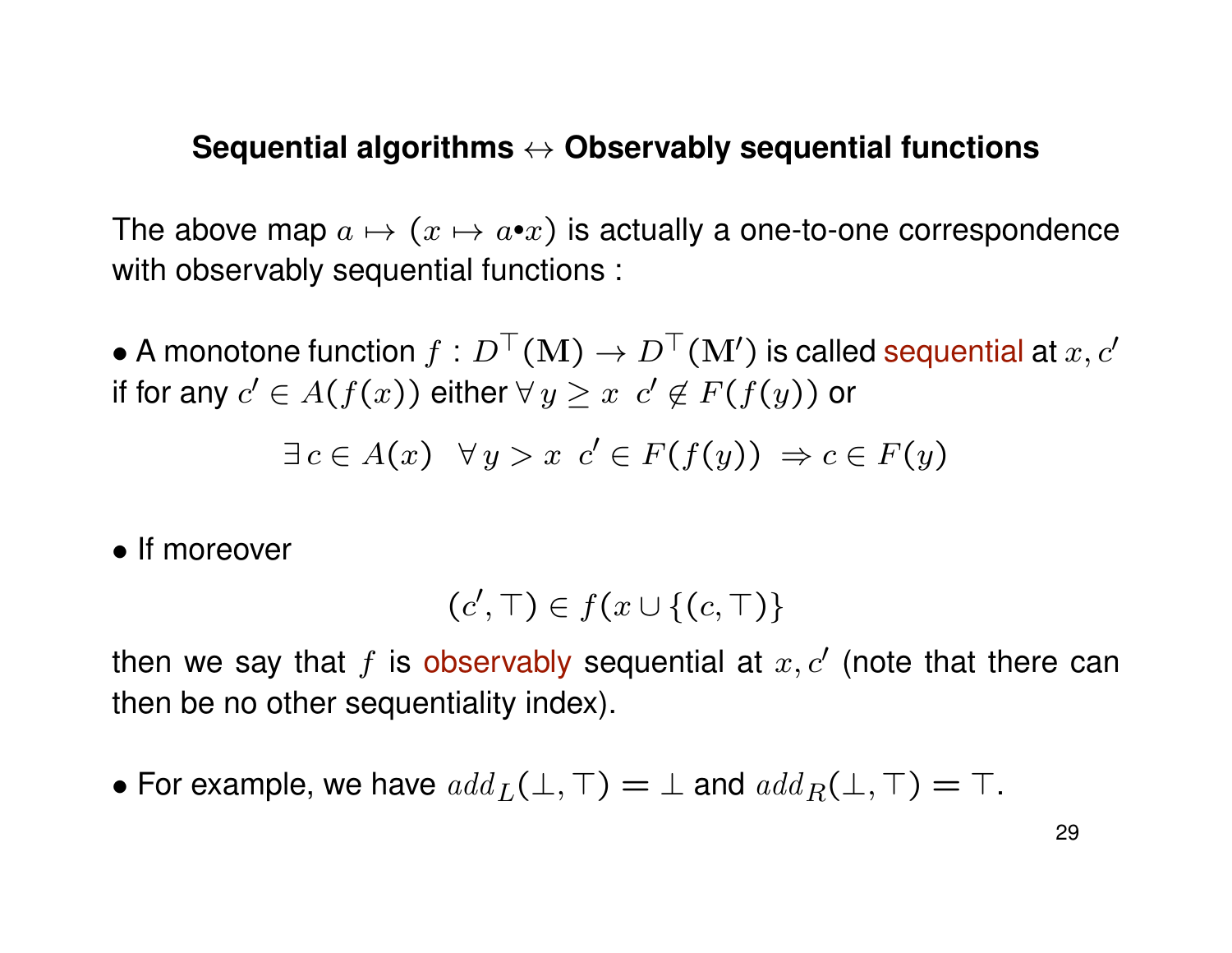## **Primitive recursive schemes as sequential algorithms**

• Primitive recursive schemes (p.r.s.) are defined as formal terms generated as follows :

- (i)  $\lambda \vec{x}$ . O is a p.r.s. of arity n (where n is the length of  $\vec{x}$ )
- (ii)  $S$  is a p.r.s. of arity 1
- (iii)  $\pi_i^n$  $\frac{n}{i}$  is a p.r.s. of arity  $n$  (for all  $i, n$  s.t.  $1 \leq i \leq n)$
- (iv) if f is a p.r.s. of arity n and if  $g_1, \ldots, g_n$  are p.r.s.'s of arity m then  $h = f \circ \langle \vec{g} \rangle$  is a p.r.s. of arity m
- (v) if g, h are p.r.s.'s of arities  $n, n + 2$ , respectively, then  $rec(g, h)$  is a p.r.s. of arity  $n + 1$ .
- Every p.r.s. f of arity  $m$  gives rise to a sequential algorithm  $[[f]]$  from  $(N_L)^m$  to  $N_L$  (the lazy natural numbers).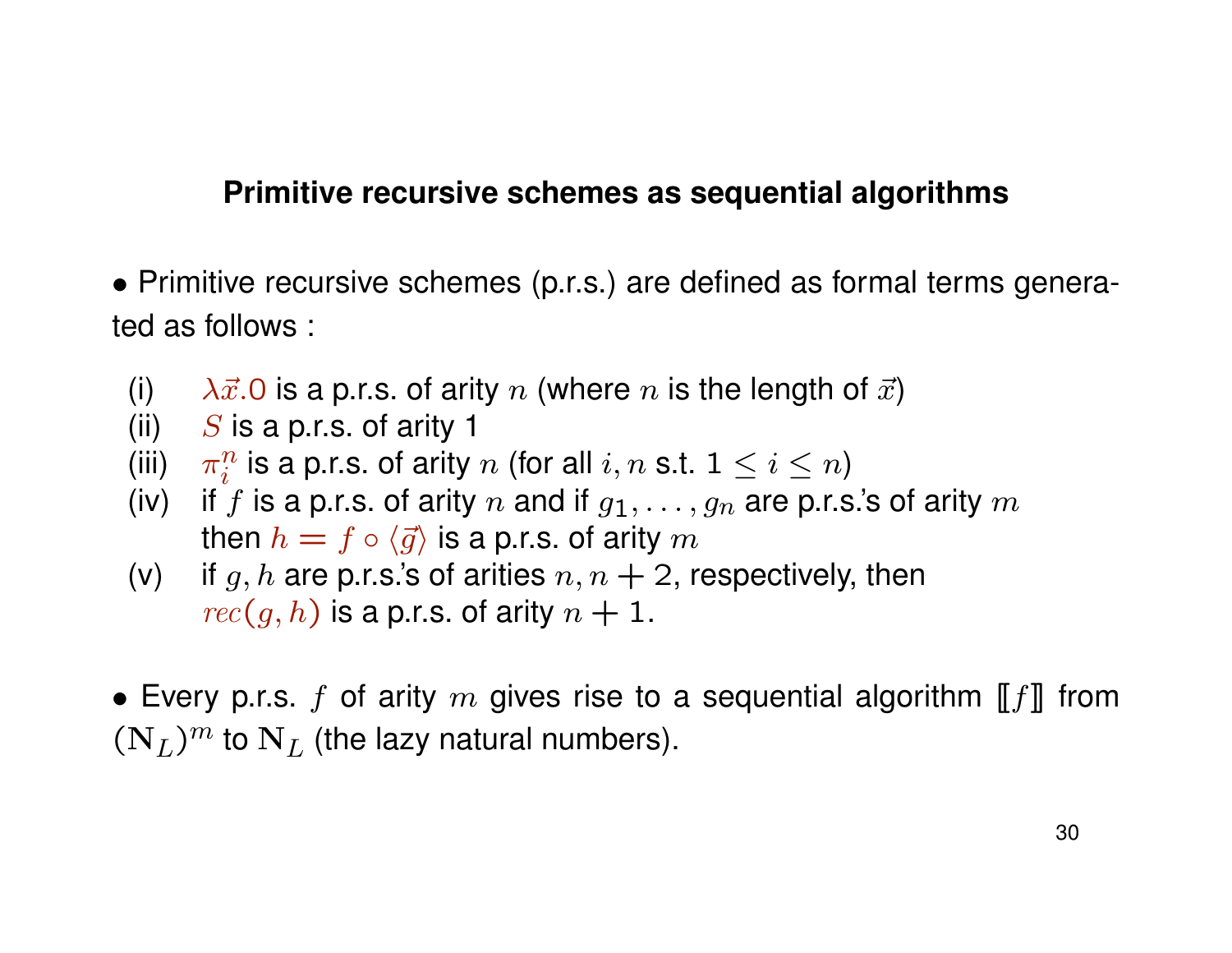## **Colson's ultimate obstinacy theorem**

We consider  $[[f]]$  in program form.

Theorem. Let f be a r.p.s.. of arity n. Than all infinite branches q in [[f]] are such that, for  $i \in \{1, \ldots n\}$  fixed,  $\{n \mid valof c_n.i \text{ occurs in } q\}$  is finite, except for a unique  $i_0$  (the obstinate sequentiality index !).

In other words, from a certain point on, any infinite branch  $q$  is an interleaving of an infinite sequence

valof  $c_p.i_0$  is  $v_p$  valof  $c_{p+1}.i_0 \ldots$  valof  $c_{p+q}.i_0$  is  $v_{p+q} \ldots$ 

and a finite or infinite sequence

$$
request c'_r \; output \; v'_r \; \dots \; request \; c'_{r+s} \; \dots
$$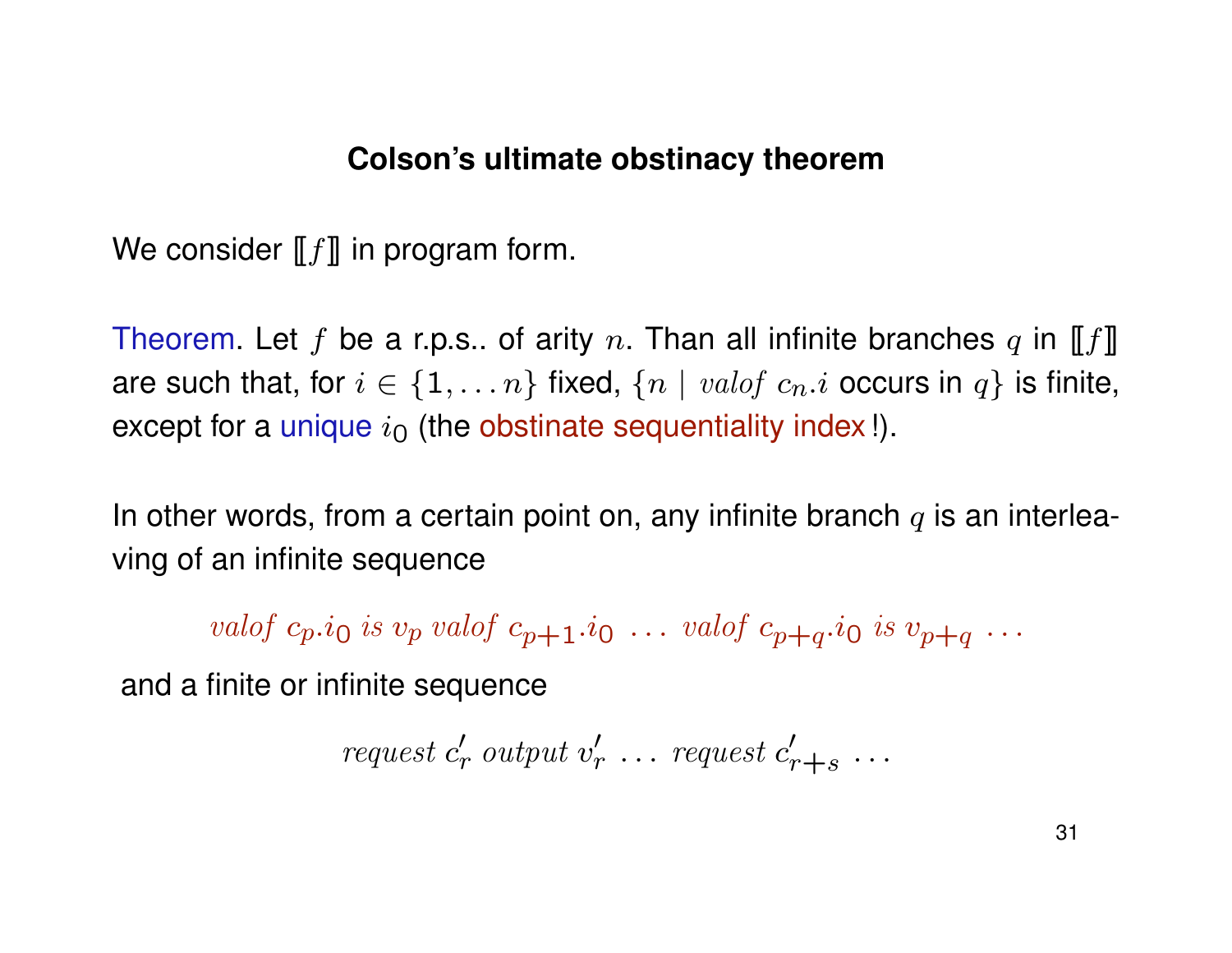## **Affine sequential algorithms**

• Lamarche (1992, unpublished) showed that the function space of sequential algorithms (in the filiform case) has an affine decomposition

$$
\rm{S} \rightarrow \rm{S}' = (\rm{!S}) \multimap \rm{S}'
$$

• An affine sequential algorithm is a sequential algorithm which (in program form) is such that along any branch, paying attention only to the successive queries

valof  $c_1$  is  $v_1$  ... valof  $c_i$  is  $v_i$  ... valof  $c_{i=1}$  is  $v_{i+1}$  ... we have  $(c_i, v_i] \vdash c_{i+1}.$ 

- A typical non-affine algorithm is left (or right) addition.
- One can reformulate Colson's ultimate obstinacy by saying that "all infinite behaviours of primitive recursive schemes are eventually affine".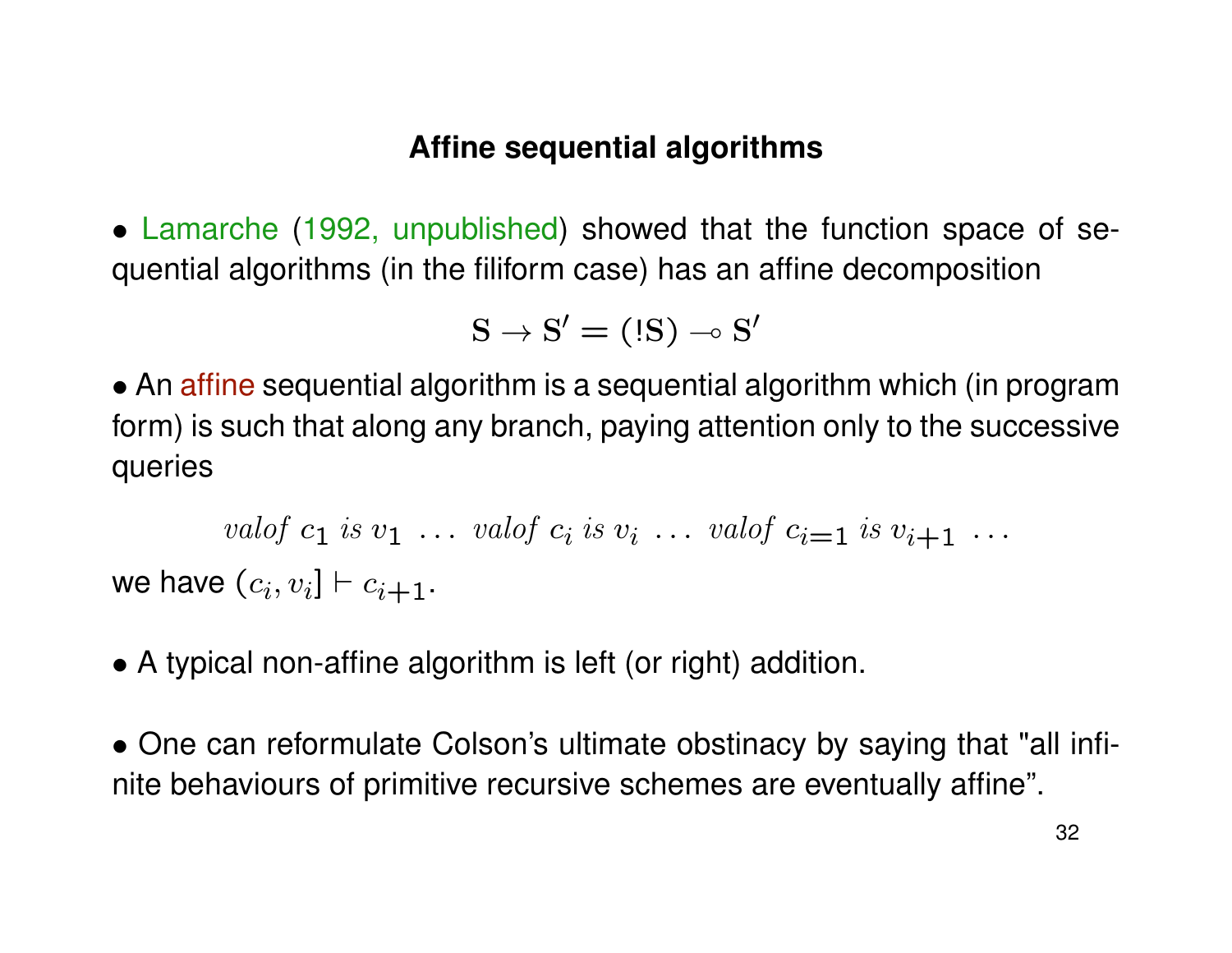# **On the symmetry of sequentiality**

In an invited talk at MFPS (1993, New Orleans), I gave a formulation of affine algorithms from S to S' as pairs of two functions  $(f,g)$ , where (using a game semantics vocabulary : states as strategies) :

> $f$  maps strategies of S to strategies of S',  $g$  maps counter-strategies of S' to counter-strategies of S,

in such a way that

- playing strategies  $x$  against counter strategies  $g(\alpha')$  provides a choice of sequentiality indexes for  $f$ ,
- and the same for  $f(x)$ ,  $\alpha'$ , g.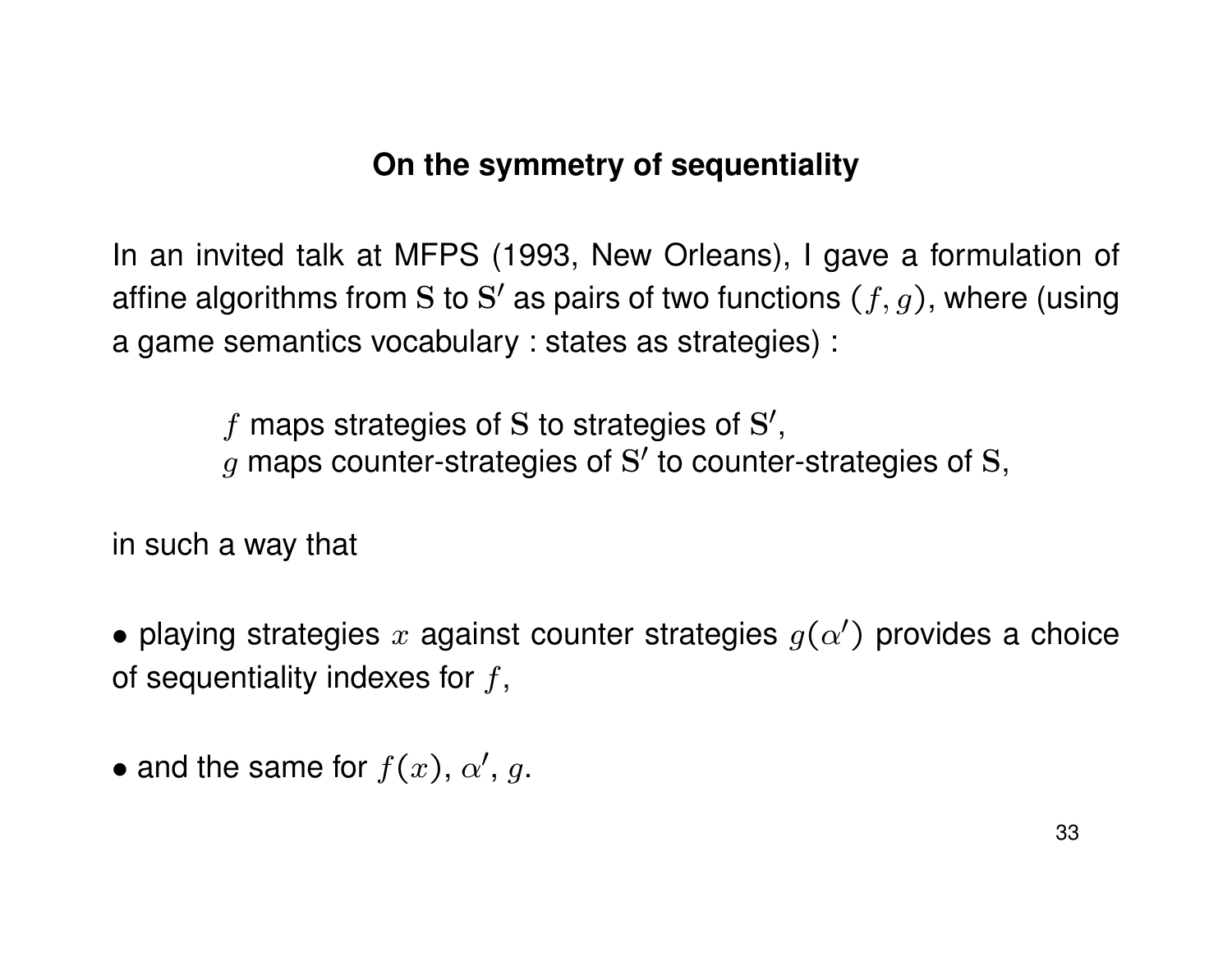# **The Lamarche-Curien exponential**

• Girard's original exponential for coherence spaces consists in implementing multiple use of tokens by a single use of "coherent multitokens" in the form of a finite clique.

• The transposition of this in the setting of sequential algorithms consists in implementing the use of several threads of computation by a use of a single thread providing and enumeration of a finite state.

In order to make this precise, we need to move from stable filiform cds to the equivalent formalism of sequential data structures.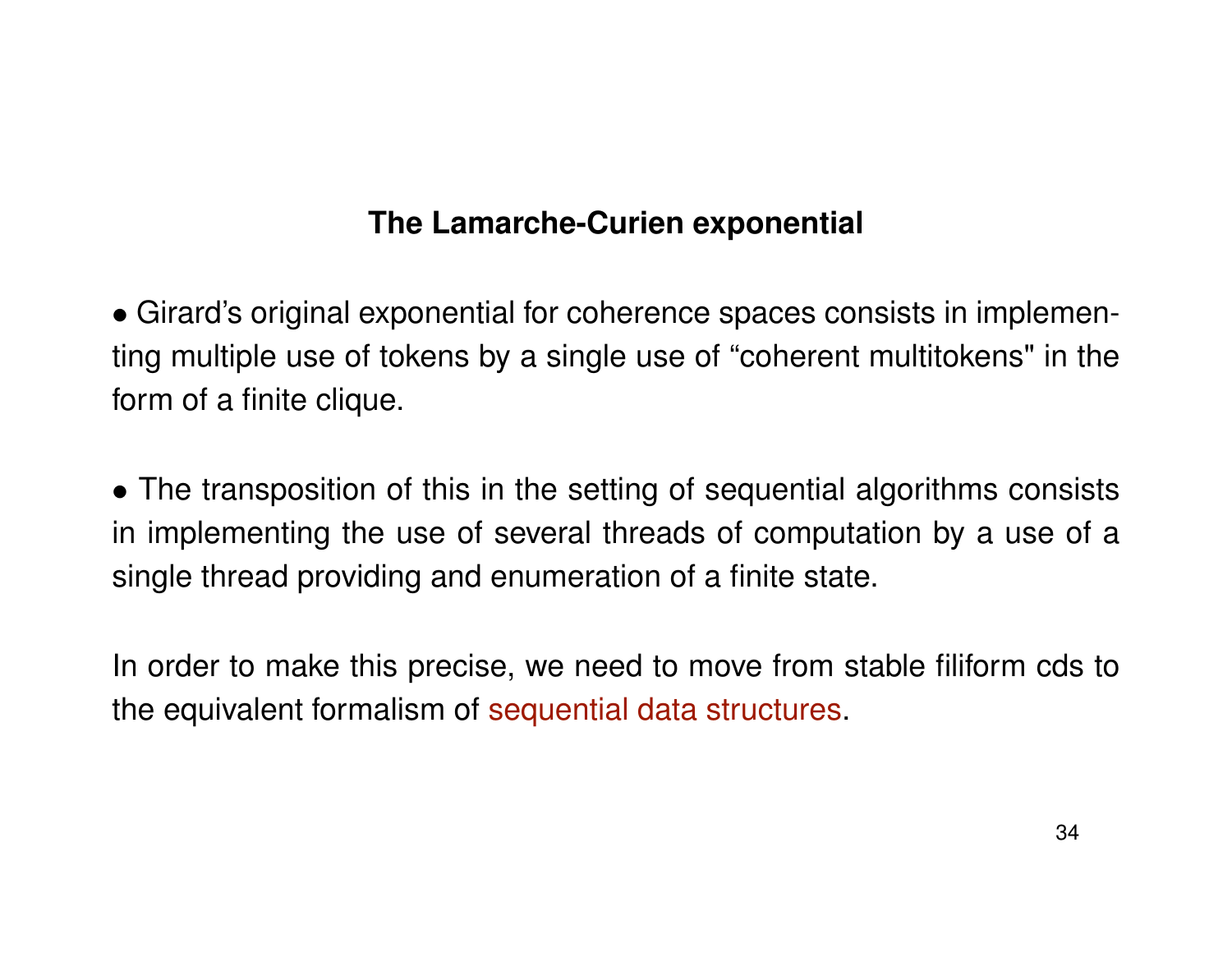## **Sequential data structures**

• A sequential data structure  $S = (C, V, P)$  is given by two sets C and V of *cells* and *values* and by a collection P of words p of the form :

$$
c_1v_1\cdots c_nv_n \text{ or } c_1v_1\cdots c_{n-1}v_{n-1}c_n \quad (n\geq 1)
$$

where  $c_i \in C$  and  $v_i \in V$  for all i. Thus any  $p \in P$  is alternating and starts with a cell. Moreover, it is assumed that  $P$  is closed under non-empty prefixes. We call the elements of P *positions* of S. A position ending with a value (resp. cell) is called a *response* (resp. *query*). We denote by Q and R the sets of queries and responses, respectively.

• Let  $S = (C, V, P)$  be an sds. We set

$$
!S=(Q,R,P_1)
$$

where  $Q$  and  $R$  are the sets of queries and of responses of S, respectively, and where  $P_1$  consists of all prefix respecting enumerations of finite strategies of S, i.e.  $Q = q_1 r_1 \dots q_n r_n$  is a response of !S if and only  $\{r_1, \dots, r_n\}$ is a strategy of S and, for all  $i$ , all prefixes of  $r_i$  appear in  $Q$  before  $r_i.$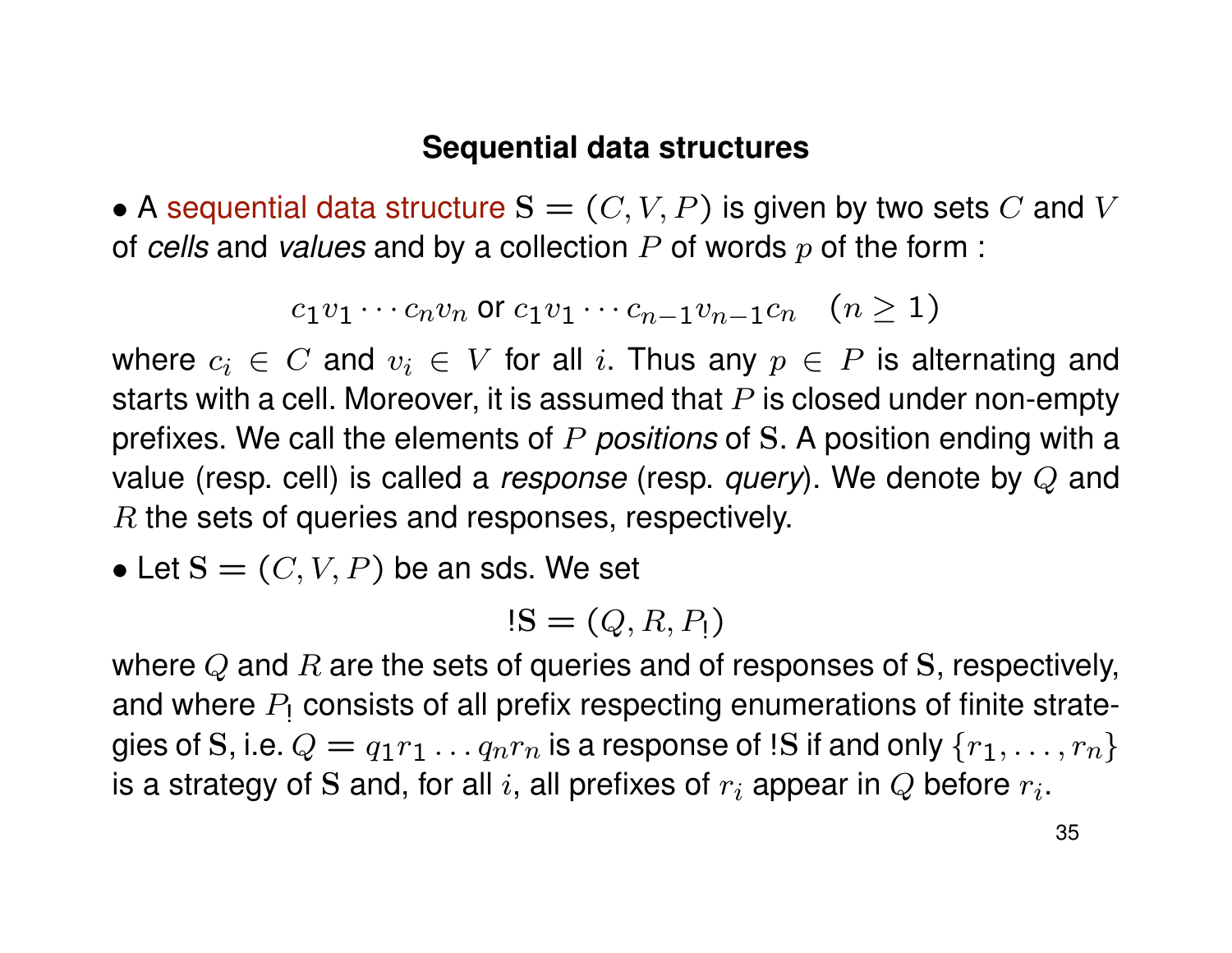## **Strategies and counter-strategies**

A strategy of S is a subset x of R that is closed under response prefixes and binary non-empty glb's :

$$
r_1, r_2 \in x \quad , \quad r_1 \wedge r_2 \neq \epsilon \Rightarrow r_1 \wedge r_2 \in x
$$

where  $\epsilon$  denotes the empty word. A counter-strategy is a non-empty subset of Q that is closed under query prefixes and under binary glb's. We use  $x, y, \ldots$  and  $\alpha, \beta, \ldots$  to range over strategies and counter-strategies, respectively.